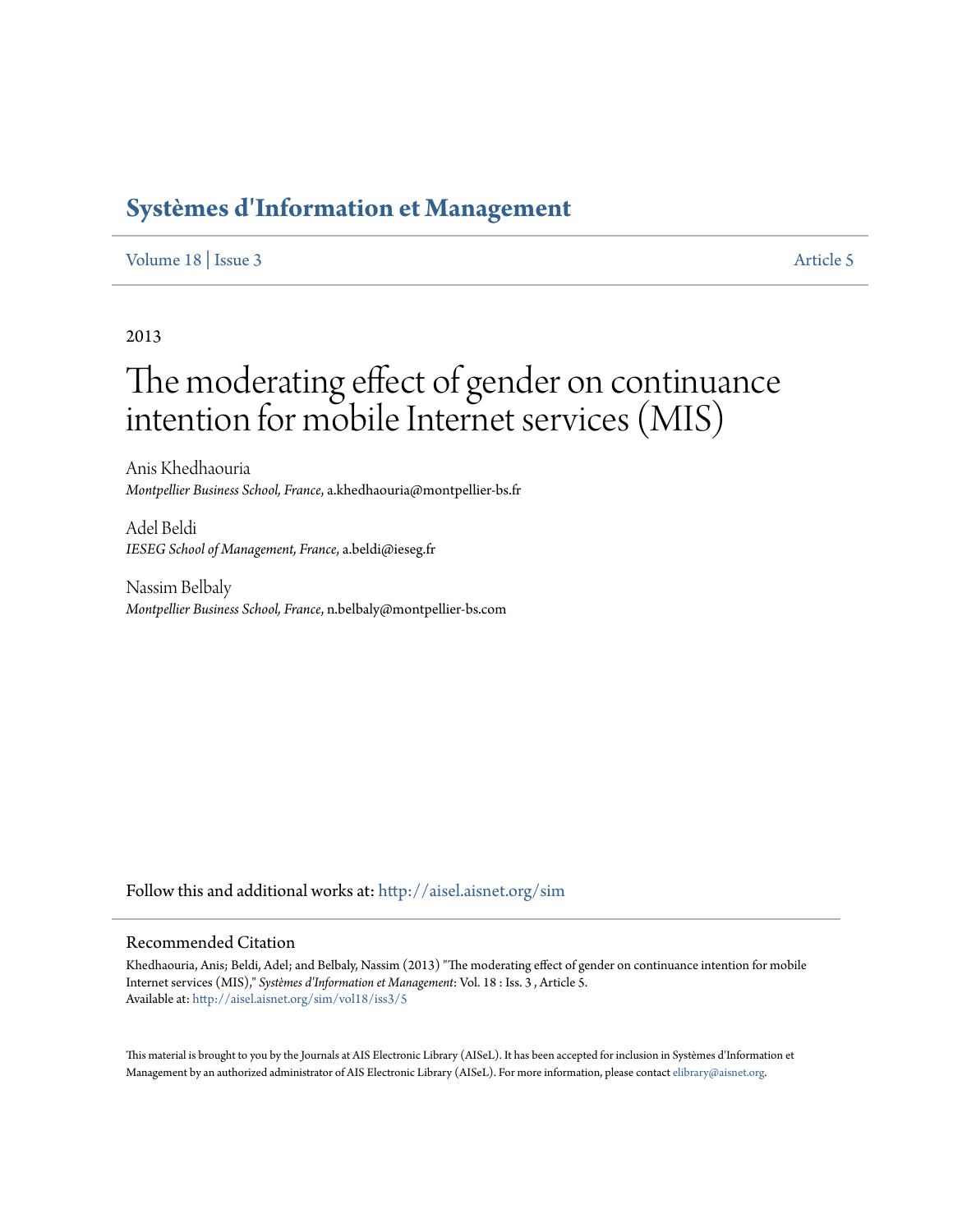## **ARTICLE DE RECHERCHE**

## **The moderating effect of gender on continuance intention for mobile Internet services (MIS)**

*Anis KHEDHAOURIA\*, Adel BELDI\*\* & Nassim BELBALY\**

\* Groupe Sup de Co Montpellier Business School/Montpellier Research in Management \*\* IESEG School of Management (LEM-CNRS)

#### **ABSTRACT**

*The paper investigates the moderating effect of gender on the intention to continue using mobile Internet services (MIS) in an everyday life context. An extended model based on the technology acceptance model (TAM) is applied to predict MIS continuance intention, with gender as the moderating variable. The hypotheses are tested on data from a survey of 648 French MIS users. The findings show that female users expressed a stronger need for perceived usefulness and ease-of-use than male users. Interestingly, the stronger effect of perceived usefulness in females was contrary to prior TAM research. These results may be partially explained by the role of intrinsic motivation. The effect of perceived enjoyment was not significant for either males or females. The observed gender differences suggest that MIS providers should consider user gender when advertising and marketing MIS.* 

**Keywords:** gender, continuance intention, Mobile Internet Services, TAM.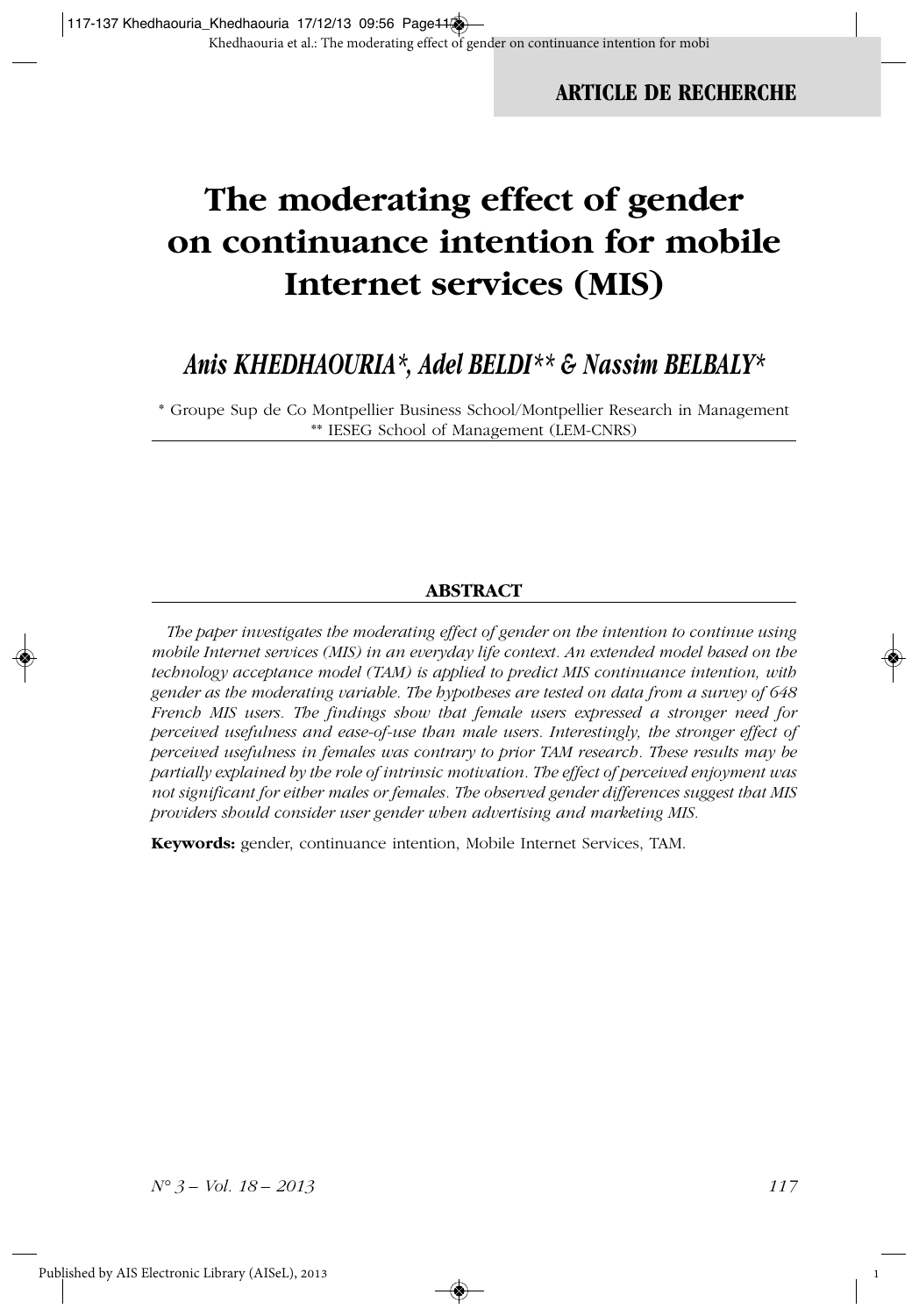#### **RÉSUMÉ**

*Le présent article examine l'effet modérateur du sexe sur l'intention de continuer à utiliser les services de l'Internet mobile (SIM) dans la vie quotidienne. Un modèle adapté de la théorie de "technology acceptance model" (TAM) a été appliqué pour mesurer l'intention de continuer à utiliser SIM, avec le sexe comme une variable modératrice. Les hypothèses ont été testées sur des données provenant d'une enquête auprès de 648 utilisateurs français de SIM. Contrairement aux études antérieures basées sur le TAM, les résultats montrent que les femmes sont plutôt motivées par l'utilité perçue et la facilité d'utilisation que les hommes. Ceci peut être expliqué par le rôle que joue la motivation intrinsèque dans l'usage des SIM par les femmes. L'effet ludique perçu n'était pas significatif ni pour les femmes, ni pour les hommes. Cette différence observée laisse entendre que les opérateurs de SIM devraient prendre en considération le sexe des utilisateurs pour la différenciation de leurs offres.*

**Mots-clés :** genre, intention de continuer l'utilisation, services de l'internet mobile, TAM.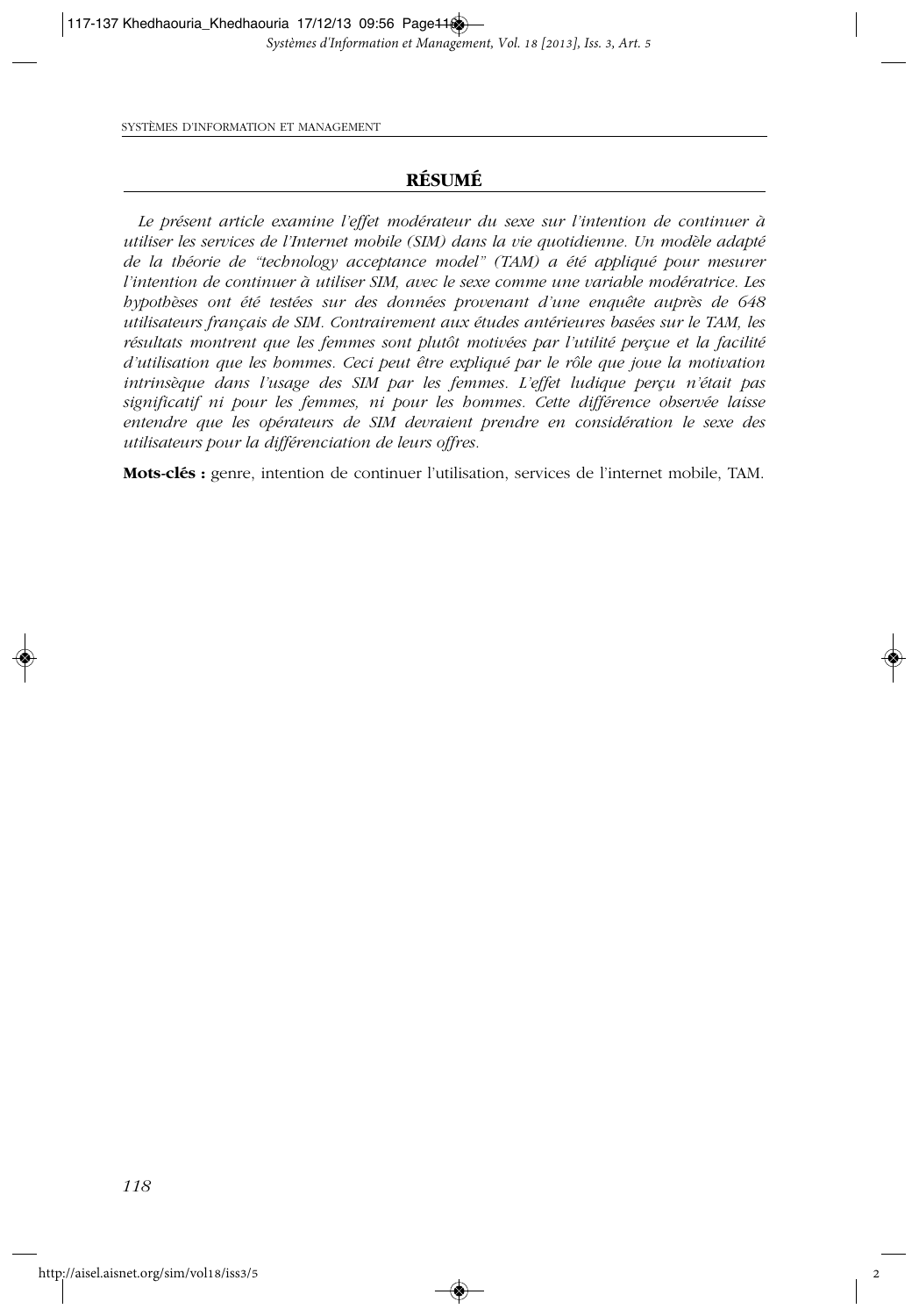## **INTRODUCTION**

The information technology (IT) literature reveals that gender differences have been always a topic of research interest. Considerable evidence indicates that the qualitative use of both computers and Internet differs greatly between males and females, which may indicate subtle differences in attitudes toward these technologies (Gefen and Straub, 1997; Venkatesh and Morris, 2000; Venkatesh et al., 2000). However, gender differences regarding mobile Internet services (MIS) have received little attention in the IT literature. MIS differ from the traditional stationary Internet in that they are more ubiquitous and can be used in a wider variety of contexts (Lee et al., 2005). They provide everyday users with wireless access to Internet content and services such as text messaging and multimedia services, contact services, payment services, and gaming services (Nysveen et al., 2005b). Understanding gender differences regarding the intention to continue using MIS in everyday life is important for theory and practice.

The ubiquity of MIS has given rise to new attitudes toward MIS use, leading to differences in usage across gender (Economides and Grousopoulou, 2008; Lyytinen and Yoo, 2002). In contrast to computers and Internet, where gender-related differences in use are still pervasive, MIS are usually described as highly egalitarian technologies that have been adopted similarly by the two genders (Geser, 2006; Rakow, 1992). MIS have indeed contributed to equalizing the communicative social integration of males and females much more than computers and Internet, where male users still dominate (Geser, 2006).Yet males and females have been found to maintain quite different attitudes toward MIS and to give them a different place in everyday life (Rakow, 1992). Overall, cultural differences are also noted as impacting attitudes toward MIS usage (Harris et al., 2005).

By focusing on gender differences, it may be possible to gain a more nuanced understanding of the motives driving MIS continuance intention in males as opposed to females. While great progress has been made in understanding users' continuance intention (Bhattacherjee, 2001), research suggests that low MIS acceptance by users is still a barrier to adoption and continuance intention (López-Nicolás, 2008; Lu et al., 2008). For this reason, the technology acceptance model (TAM) was applied in our research to examine gender differences regarding MIS continuance intention. The research question of our investigation is the following: Do perceptions and attitudes regarding MIS continuance intention vary with gender?

Our model was tested using data collected from 648 French MIS users. The results indicate that perceptions affect MIS continuance intention across gender. Female users were more strongly influenced by perceived ease-of-use than male users. Contrary to prior TAM research (Venkatesh and Morris, 2000), perceived usefulness had a strong influence on females compared with males. The findings highlight the role of intrinsic motivation in females' MIS continuance intention. Overall, these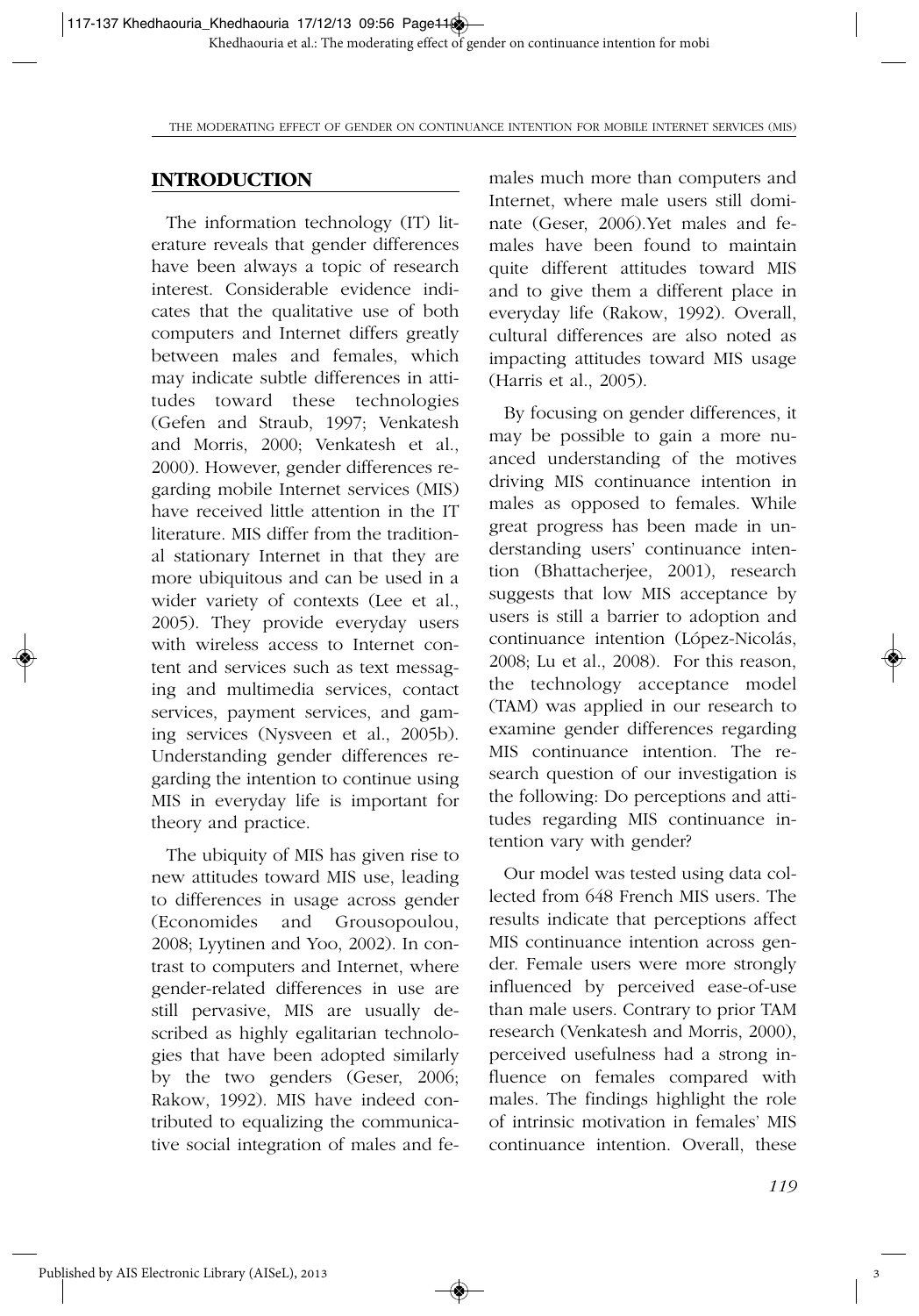results have some interesting implications for research and practice.

Our research contributes to a better understanding of the gender differences regarding the intention to continue using MIS. *First*, it suggests that gender attitudes toward MIS continuance intention differ from those toward computers and Internet, although this relationship has received little attention in the IT literature. *Second*, it highlights the importance of perceived usefulness in determining females' MIS continuance intention, a counterintuitive result that can be useful for scholars and practitioners alike. *Third*, it emphasizes the importance of perceived ease-of-use – intrinsic to MIS – in explaining females' MIS continuance intention. *Last*, it provides new insights about gender differences regarding MIS continuance intention in the French context, in line with the observation of researchers (Straub et al., 1997) that new IT needs to be understood in a variety of cultural settings.

The paper unfolds as follows. The second section presents the theoretical foundation; the conceptual model applied for this research, and the formulation of hypotheses regarding the moderating effects of gender. The third section discusses the methodology and data analysis used to validate the scales and test the model. The fourth section presents the results. The fifth section discusses the results and presents their implications for theory and practice. The paper will be concluded by pointing out the limitations and perspectives for further research.

## **I. THEORETICAL DEVELOPMENT**

Many of the studies pertaining to IT continuance intention have used Davis et al.'s (1989) technology acceptance model, according to which continuance intention is defined as the usage stage when IT use transcends conscious behavior and becomes part of normal routine activity. This model has also been applied for understanding MIS continuance intention (Barnes, 2011; Kim and Steinfield, 2004; Lee et al., 2005; Lu et al., 2010). The TAM model focuses on the attitudinal explanations of intention to continue using a specific system or service. Perceived usefulness and perceived ease-of-use are assumed to positively influence behavioral intention through attitudes toward use. Perceived usefulness is defined as "the degree to which a person believes that using a particular system would enhance his or her job performance," while perceived ease-of-use is considered as "the degree to which a person believes that using a particular system would be free of effort" (Davis, 1989, p. 320). Ajzen (1988) defined attitudes as predispositions to respond favorably or unfavorably to the use of a system. Ajzen's definition thus emphasizes the notion of "user satisfaction" (Melone, 1990). In general, individuals intend to continue using a system if they are satisfied with their use of it (Bhattacherjee, 2001). The intention to continue the use is based on the behavioral intention and is defined as "the strength of one's intention to perform a specific behavior" (Fishbein and Ajzen, 1975, p. 288). Behavioral intention is found to have a positive effect on behavior in studies based on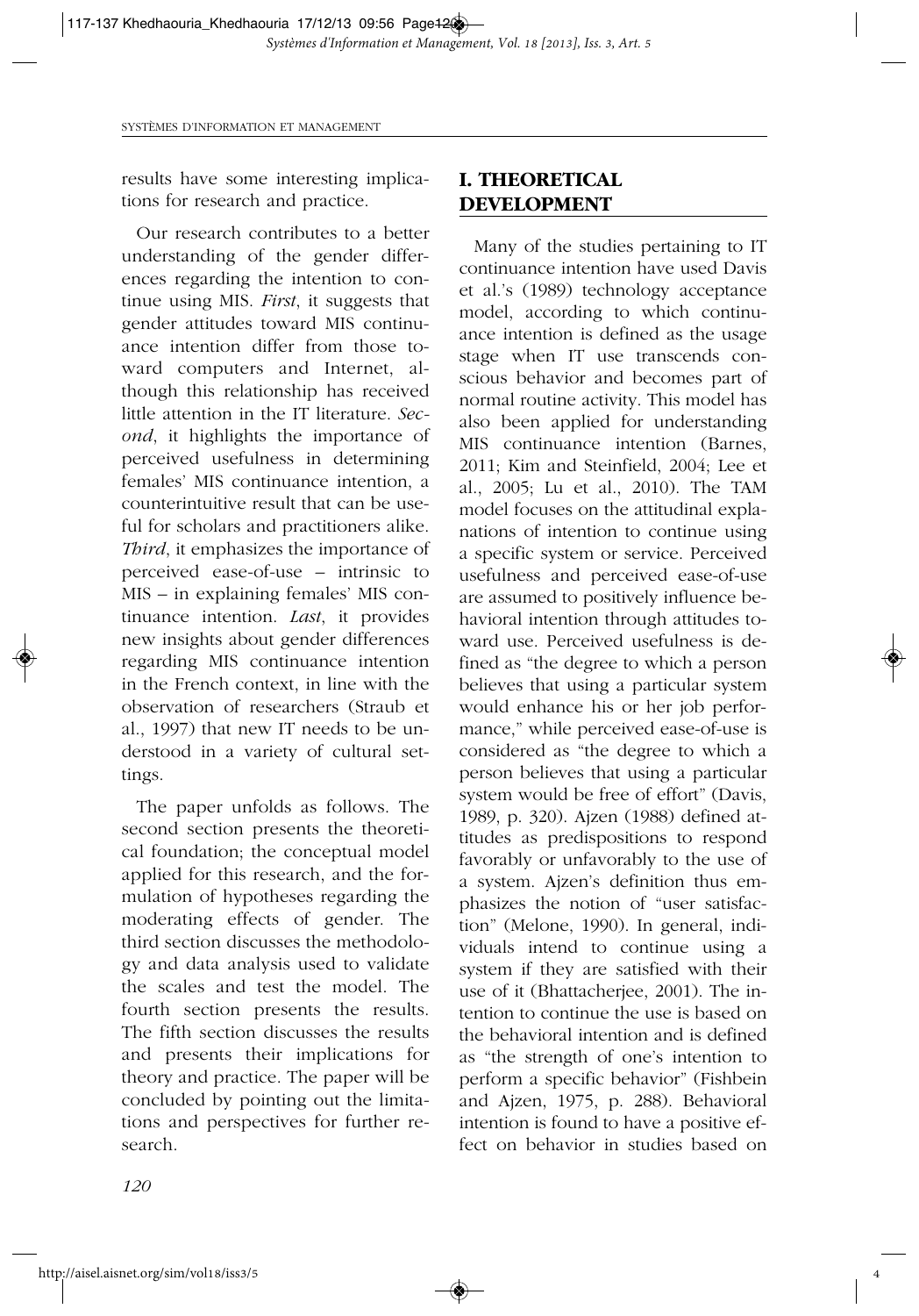the theory of reasoned action (TRA), the theory of planned behavior (TPB), and the TAM.

Most studies based on the TAM (Davis et al., 1989) have been conducted in an organizational context in which motives are mainly utilitarian, with an emphasis on the useful functionalities provided by a system. However, when the purpose is to explain MIS continuance intention in an everyday context, it seems appropriate to also include non-utilitarian motives (Deng et al., 2010). Non-utilitarian motives for MIS continuance intention are reported in some of the studies from uses and gratification research (Leung and Wei, 2000; Nysveen et al., 2005a; Nysveen et al., 2005b). These studies suggest that in everyday life, enjoyment and entertainment are significant motivations for MIS continuance intention. Perceived enjoyment is defined as the extent to which the activity of using the system is perceived to be enjoyable in its own right (Davis et al.,

1992). Moreover, recent hedonic/utilitarian systems research reveals that pleasure and enjoyment should not be overlooked in designing systems for everyday use (Deng et al., 2010; Kim and Hwang, 2006; Van der Heijden, 2004; Wakefield and Whitten, 2006; Wakefield et al., 2011). For these reasons, perceived enjoyment is included as an antecedent of MIS continuance intention in the model applied in this research (Figure 1).

The effects of perceived usefulness on IT usage intention are related to instrumental behavior (Davis et al., 1989; Lin et al., 2005). Usefulness represents an extrinsic motivation that is based on goal achievement as the main motivation for behavioral intention (Venkatesh, 1999). An extrinsically motivated user is "productivity-oriented" and motivated by what he or she can do with the IT to improve task performance (Van der Heijden, 2004). Perceived usefulness is also positively related to enjoyment (Wakefield et al.,

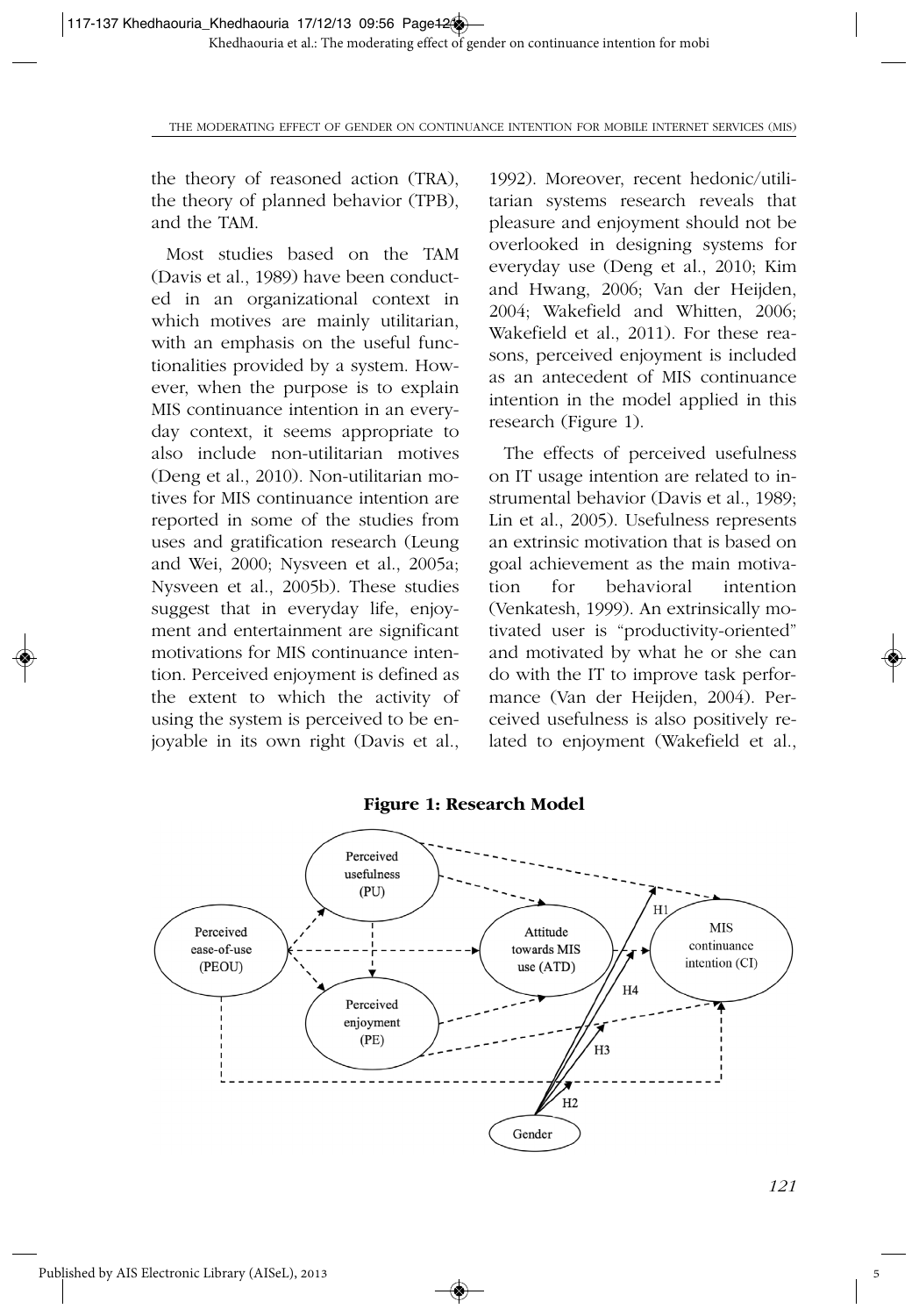2011). Users feel great pleasure when they are able to accomplish a job as expected using the IT. Further, perceived usefulness was found to be a positive motive for MIS continuance intention (Deng et al., 2010; Kim and Steinfield, 2004). Several studies have reported that males are more driven by instrumental factors than females (Faulkner, 2001; Kelan, 2008; Nysveen et al., 2005a; Ong and Lai, 2006; Venkatesh and Morris, 2000; Venkatesh et al., 2000; Wajcman, 1991). Instrumental use of MIS includes accessing messages and emails, following the stock exchange, personal banking and consulting investment services (Kim and Steinfield, 2004; Nysveen et al., 2005b). We hypothesize that male users will demonstrate more instrumental motivation than female for using MIS. Thus, it is expected that the perception of usefulness will have a stronger influence on MIS continuance intention in male users than in female users. We therefore investigate the following hypothesis:

## **H1:** *The effect of perceived usefulness on MIS continuance intention will be stronger for male users than for female users.*

Perceived ease-of-use has been regarded as an important factor in determining MIS continuance intention (Kim and Steinfield, 2004; Nysveen et al., 2005b). Perceived ease-of-use is an assessment of the mental effort involved in using a technology (Davis, 1989). MIS that are difficult to access are less likely to be used (Kim and Steinfield, 2004). The effect of perceived ease-of-use on behavioral intention is mediated by perceived usefulness and perceived enjoyment (Van

der Heijden, 2004). The less complex the Internet service is the more useful and enjoyable the user perceives it to be (Moon and Kim, 2001). Further, Venkatesh and Morris (2000) found that ease-of-use was a stronger antecedent for IT usage intention in the workplace among women then among men. Men are more likely to be willing to put in effort to overcome constraints in order to achieve their objectives, without necessarily thinking about or emphasizing the magnitude of the effort involved (Venkatesh et al., 2000). In addition, women display somewhat higher levels of anxiety and lower technology aptitude than men (Venkatesh and Morris, 2000). However, according to Nysveen et al. (2005a), one should be careful in adopting the same line of argument for MIS. The authors explained that the use of MIS is voluntary in everyday life, so the arguments related to higher anxiety and lower aptitude may be less valid when applied to MIS. Still, the theoretical explanations from previous IT research (Venkatesh and Morris, 2000; Venkatesh et al., 2000) are obviously important for predicting the effect of ease-of-use on MIS continuance intention and suggest that constraints to perceived ease-of-use will be more salient to women than to men. Moreover, one may argue that while usefulness is more important for men in achieving the end-goals of MIS usage (i.e., extrinsic motivation), easeof-use is more important in determining women's satisfaction with the process of Internet service access itself (i.e., intrinsic motivation). We therefore investigate the following hypothesis: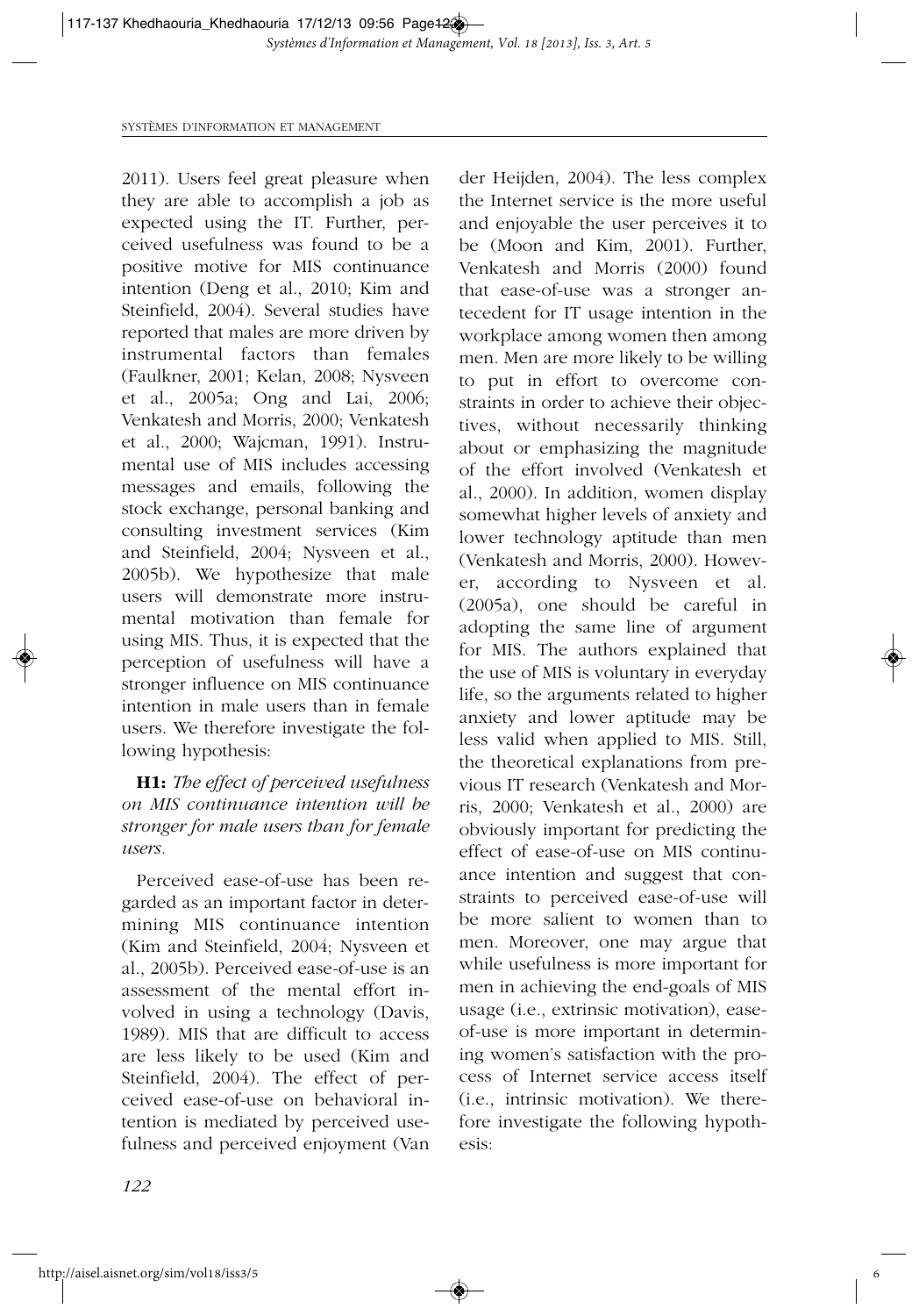**H2:** *The effect of perceived ease-ofuse on MIS continuance intention will be stronger for female users than for male users.*

Previous IT research has revealed that the effects of perceived enjoyment on IT usage intention are related to intrinsic motivation (Davis et al., 1992; Van der Heijden, 2004; Wakefield et al., 2011). Intrinsic motivation refers to "the pleasure and inherent satisfaction derived from a specific activity" (Venkatesh, 1999, p. 240). An intrinsically motivated user is "pleasure-oriented" and motivated to continue the use of the IT for fun and enjoyment (Wakefield and Whitten, 2006). Perceived enjoyment has been regarded as a factor that is positively related to MIS continuance intention (Deng et al., 2010). Further, research showed that women are more likely to value intrinsic factors such as variety and task enjoyment than men (Nysveen et al., 2005a; Venkatesh et al., 2000). As MIS are increasingly used for intrinsic and hedonic gratifications such as downloading logos, ring tones, music, graphics, videos and games (Nysveen et al., 2005b), we expect that intrinsic enjoyment will more strongly influence MIS continuance intention among female users than male users. We therefore investigate the following hypothesis:

**H3:** *The effect of perceived enjoyment on MIS continuance intention will be stronger for female users than for male users.*

The attitude toward using MIS is defined as the degree of user satisfaction with the current services (Deng et al., 2010). Attitude toward using MIS in an everyday life setting is particularly influenced by perceived usefulness, perceived ease-of-use and perceived enjoyment (Nysveen et al., 2005b). Still, one may argue that attitude reflects the instrumental outcomes of MIS usage (Deng et al., 2010; Nysveen et al., 2005a). As usefulness is hypothesized to be a stronger determinant of MIS continuance intention for male users, who are considered more instrumental than women, we hypothesize that the effect of attitude on MIS continuance intention will be stronger for male than female users. Thus, for MIS continuance intention male users will be more influenced by instrumental factors (PU and ATD), whereas female users will be more directly influenced by motivational factors (PEOU and PE). We therefore investigate the following hypothesis:

**H4:** *The effect of attitude on MIS continuance intention will be stronger for male users than for female users.*

## **II. METHODOLOGY**

#### **II.1. Sample and data collection**

To test our research model and its associated hypotheses, a web-based survey was conducted to collect data from users of mobile Internet services. An email invitation was sent to over 3,500 undergraduate and graduate students at two French business schools. Interested students were able to click on the link in the email invitation to be directed to the survey website. A screening question was included at the beginning of the survey to determine whether the respondent was using MIS at the time of the survey. Respondents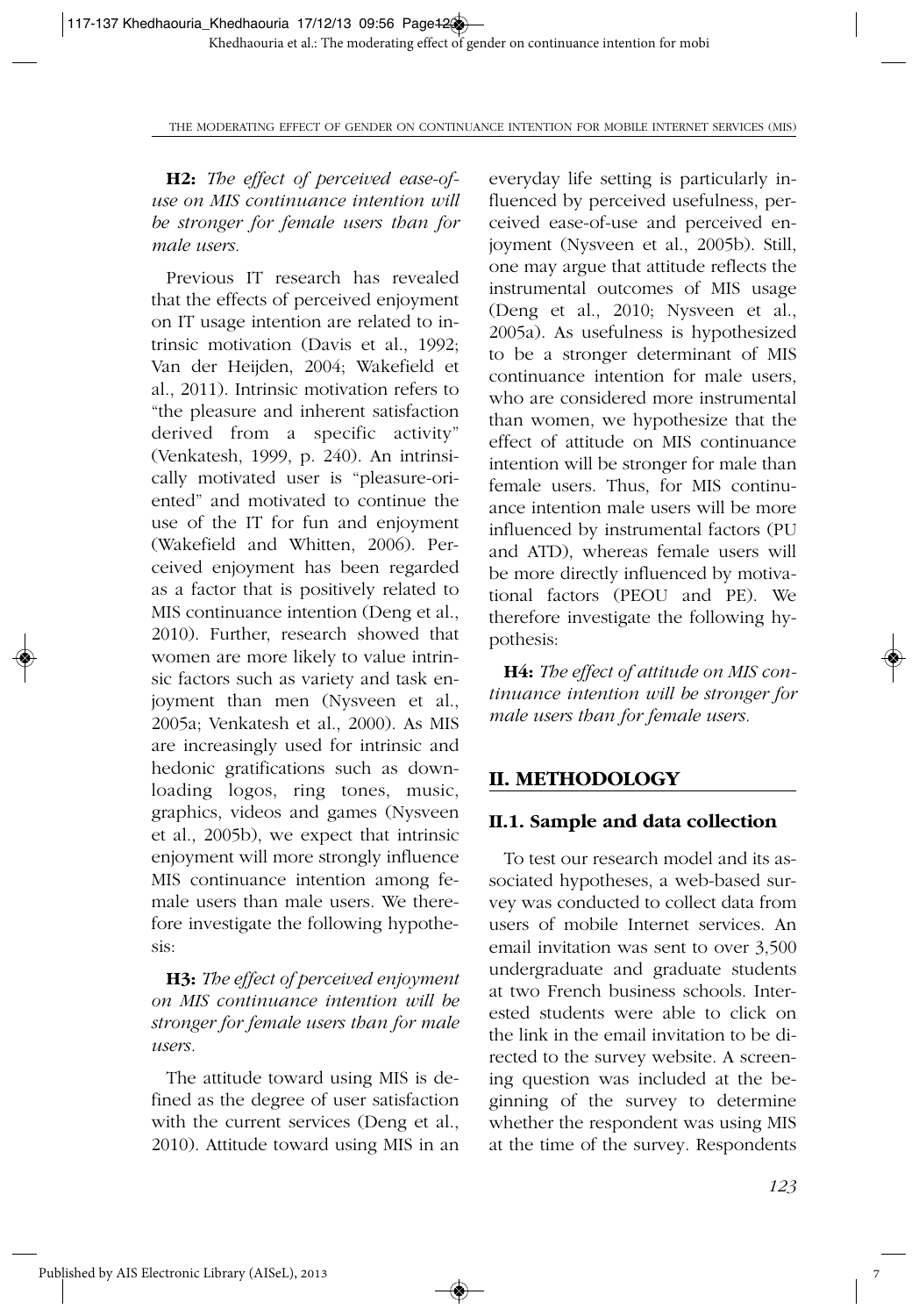were asked to answer the survey related to four MIS (Nysveen et al., 2005b): text messaging and multimedia services (SMS, MMS), contact services (social networks), payment services (ringtones), and gaming services (games). The survey website was designed in such a way that only current users of MIS could proceed with the survey. The non-current users were directed to the end of the survey.

A total of 863 (24.7%) responses were received, and 648 responses were from current MIS users. As Table 1 shows, the current users were 310 women (47.8%) and 338 men (52.2%). The majority of the respondents were between 21 and 25 years old with a mean age of 22.5 years for female respondents and 23.6 for male respondents.

The respondents had been using MIS from 0.5 to 5 years, with a mean value of 1.7 years for females and 2.2 years for males. In all, 51.6% of the female respondents and 50.5% of the male respondents reported using MIS very frequently every day.

The sample is representative of the French population, since many public surveys and studies point out a 'young age effect' in the French population regarding the usage of mobile Internet services (ARCEP, 2009; Bigot and Croutte, 2008; Danjou, 2010).

#### **II.2. Measures**

The model presented in Figure 1 includes five constructs measured by adapting valid and reliable scales used in IS research to mobile information systems. The participants indicated their agreement with a set of statements using a 7-point Likert-type scale that ranged from strongly disagree to strongly agree. We measured perceived ease-of-use (PEOU) using four items that we adapted from Wakefield and Whitten's (2006) study. Perceived enjoyment (PE) and usefulness (PU) were measured using, respectively, eight and nine items adapted from the original work of Van der Heijden and Sorensen (2003). Last, we measured attitudes (ATD) and continuance intention (CI) using, respectively, three and four items that we adapted from Deng et al.'s (2010) study on MIS. All measures were translated into French by the author and then back-translated into English by an independent native speaker.

| Demographics                        |                  |              |                 | Female subgroup |                   | Male subgroup       |                    |                |
|-------------------------------------|------------------|--------------|-----------------|-----------------|-------------------|---------------------|--------------------|----------------|
|                                     |                  |              |                 | $N=310(47.8%)$  |                   |                     | $N=338(52.2%)$     |                |
|                                     |                  |              | Mean            |                 | SD <sub>1</sub>   | Mean                |                    | SD <sub></sub> |
| Age<br>Years of experience with MIS |                  |              | 22.5<br>1.7     |                 | 3.2               | 23.6<br>2.2         |                    | 4.5<br>1.2     |
| MIS usage<br>frequency per day      | Never            | Very low     | Low             | Medium          | <b>Frequently</b> | Quite<br>frequently | Very<br>frequently | Total          |
| Female $(\% )$<br>Male $(\%)$       | $1\%$<br>$0.3\%$ | 4.8%<br>3.7% | 4.5%<br>$3.4\%$ | 8.7%<br>7.4%    | 14.2%<br>15.2%    | 15.2%<br>19.5%      | 51.6%<br>50.5%     | 100%<br>100%   |

#### **Table 1: Sample characteristics**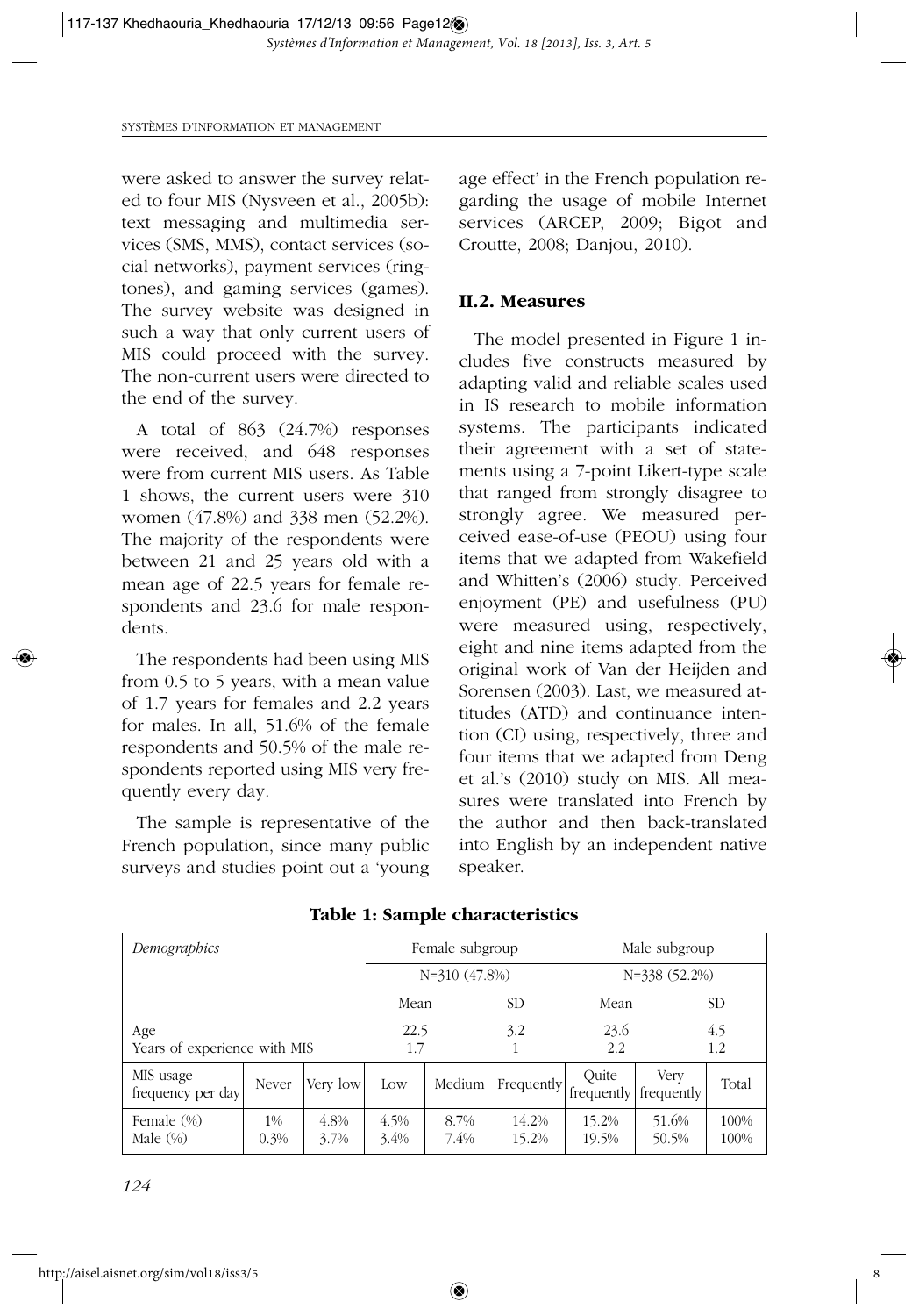Data were analyzed using both SPSS and AMOS 19.0 to test the measurement and structural model. Frequently used in IS research, AMOS is considered to be more confirmatory in nature and it provides various overall goodness-of-fit indices to assess model fit (Byrne, 2001). Moreover, AMOS is particularly useful for our study because it provides more rigorous testing of moderation effects (Arbuckle, 2010).

The measurement model was assessed separately for the full group and each subgroup (female and male). The psychometric properties of the measurement scales for the first-order factors were assessed in terms of convergent validity, discriminant validity, and reliability for subgroup analyses. To test convergent validity, we applied principal component analysis with Varimax rotation. The resulting factor loadings are shown in Table 2 with all 21 retained items exceeding 0.50 (Hair et al., 2010) on their corresponding constructs, indicating adequate convergent validity.

The discriminant validity was determined by comparing the square root of the average variance extracted (AVE) for every construct with the inter-correlations among these constructs (Fornell and Larcker, 1981). The square root of AVE should be greater than the inter-correlation estimates (Hair et al., 2010). The reliability of the measurement items was examined using Cronbach's alpha coefficient (Cronbach, 1971) and composite reliability (Hoyle, 1995). Table 3 shows that all the values of the square roots of AVE, Cronbach's alpha and the composite reliability are well above the suggested 0.70 threshold (Hair et al., 2010), indicating good evidence of discriminant validity and reliability.

Following the factor analysis, multiple-group structural equation modeling tested the moderating effect of gender (Hair et al., 2010). The structural model estimate was assessed for moderation by a comparison of two group models. The first, totally free model, called *the unconstrained group model*, was estimated with path estimates calculated separately for each subgroup (female and male). A second group model, called *the constrained group model*, was then estimated, with the structural path estimate constrained to be equal between the subgroups. Comparison of the differences between models with a chi-square difference test  $(\Delta \chi^2)$  indicated whether the model fit significantly decreased (i.e., an increase in chi-square) when the estimates were constrained to be equal. A statistically significant difference between models indicated that the path estimates were different (i.e., model fit was significantly better when separate path estimates were made) and that moderation occurred. If the models were not significantly different, then there is no support for moderation because the structural path estimates were not different between subgroups. Using the multiple-group analysis with AMOS, the  $\Delta \chi^2$  test and its significance could be calculated (Arbuckle, 2010).

## **III. RESULTS**

Before testing female and male subgroup models, we tested the structural full group model. Results show good

*125*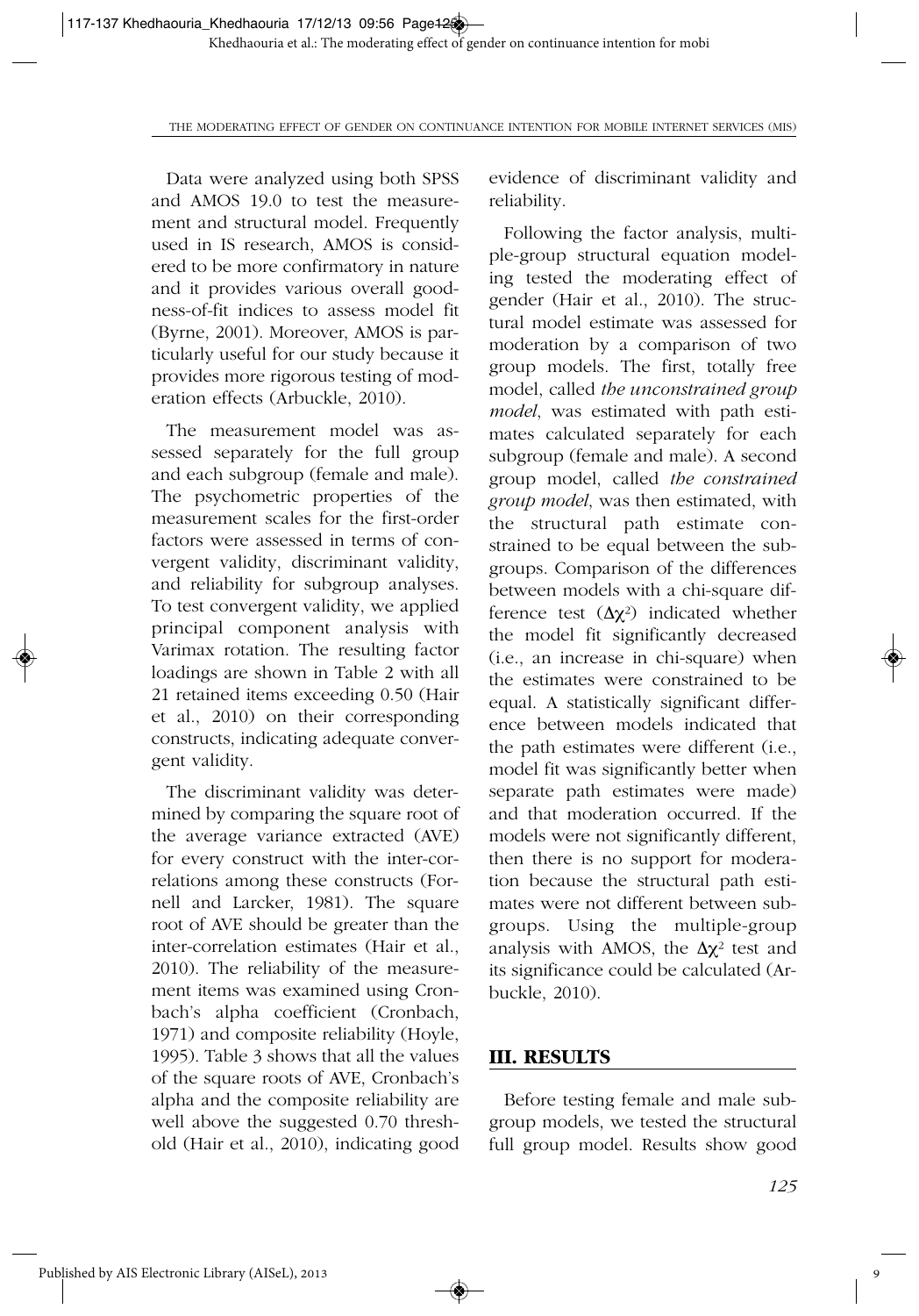| ;<br>;                                      |
|---------------------------------------------|
| <b>The distance of the Case of the Case</b> |
| -<br>-<br>-<br>-<br>;                       |
|                                             |
|                                             |
| i<br>İ                                      |
|                                             |
|                                             |
| announced the change of the concentration   |
| )<br>i                                      |
| $\frac{1}{2}$                               |

| gg<br>Retained items and loadir                               |                                       |                          | dno.fa<br>Full |                  |                                                                         |                      | Female                     |                | dnorgqns                         |                      |                         | Male                   | dno.faqns                                                     |                       |                        |
|---------------------------------------------------------------|---------------------------------------|--------------------------|----------------|------------------|-------------------------------------------------------------------------|----------------------|----------------------------|----------------|----------------------------------|----------------------|-------------------------|------------------------|---------------------------------------------------------------|-----------------------|------------------------|
|                                                               | PEOU                                  | Eq                       | PE             | Æ                | ਹ                                                                       | PEOU                 | $_{\rm 11}$                | Ë              | Æ                                | ਠ                    | PEOU                    | Eq                     | PE                                                            | Æ                     | J                      |
| $\cap$<br>PERCEIVED EASE-OF-USE (PEOI                         |                                       |                          |                |                  |                                                                         |                      |                            |                |                                  |                      |                         |                        |                                                               |                       |                        |
| 1. I found the MIS easy to access                             |                                       | $0.26$<br>$0.11$         |                |                  | $0.19$<br>$0.14$                                                        |                      | $0.29$<br>0.15             |                |                                  | $\frac{0.23}{0.11}$  | 0.64                    |                        | 0.22                                                          | $0.42$<br>$-0.04$     | $0.19$<br>$0.14$       |
| of mental<br>2. The MIS doesn't require a lot                 | 0.62                                  |                          | 0.28           | $0.43$<br>$0.06$ |                                                                         | 0.58                 |                            | 0.36           | $0.46$<br>0.06                   |                      |                         | $0.26$<br>0.08         |                                                               |                       |                        |
| effort                                                        |                                       |                          |                |                  |                                                                         |                      |                            |                |                                  |                      |                         |                        |                                                               |                       |                        |
| 3. I found the MIS easy to use                                | 0.74                                  | 0.19                     | 0.23           | 0.35             | 0.18                                                                    | 0.76                 | 0.18                       | 0.20           | 0.21                             | 0.25                 | 0.71                    | 0.20                   | 0.25                                                          | 0.40                  | 0.16                   |
| PERCEIVED USEFULNESS (PU)                                     |                                       |                          |                |                  |                                                                         |                      |                            |                |                                  |                      |                         |                        |                                                               |                       |                        |
| 4. I evaluate the MIS as helpful                              |                                       |                          |                |                  |                                                                         |                      |                            |                |                                  |                      |                         |                        |                                                               |                       |                        |
| 5. I evaluate the MIS as efficient                            |                                       |                          |                |                  |                                                                         |                      |                            |                |                                  |                      |                         |                        |                                                               |                       |                        |
| 6. I evaluate the MIS as effective                            |                                       |                          |                |                  |                                                                         |                      |                            |                |                                  |                      |                         |                        |                                                               |                       |                        |
| 7. I evaluate the MIS as beneficial                           | 70.00<br>0.000<br>0.000               | 829<br>023<br>025<br>025 | 33385<br>23385 | 33334<br>93334   | 3<br>3<br>3<br>3<br>3<br>5<br>3<br>3<br>3<br>3<br>3<br>3<br>3<br>3<br>3 | 0.38811              | 86<br>0.75<br>0.88<br>0.89 | 33535<br>23535 | 883558<br>88955                  | 23223<br>23233       |                         | 525<br>2000<br>2000    | $\begin{array}{c}\n 34.8837 \\ 0.0000 \\ 0.000\n \end{array}$ | 0.29<br>0.21<br>0.007 | 3311311<br>00000       |
| 8. I evaluate the MIS as productive                           |                                       |                          |                |                  |                                                                         |                      |                            |                |                                  |                      |                         |                        |                                                               |                       |                        |
| PERCEIVED ENJOYMENT (PE)                                      |                                       |                          |                |                  |                                                                         |                      |                            |                |                                  |                      |                         |                        |                                                               |                       |                        |
| 9. I evaluate the MIS as exciting                             |                                       |                          |                |                  |                                                                         |                      |                            |                |                                  |                      |                         |                        |                                                               |                       |                        |
| 10. I evaluate the MIS as delightful                          | 325000110<br>00000011000<br>000000000 | 283123223<br>283123223   | 858887388      | 382335334        |                                                                         | 33385585<br>33355585 | 99833334<br>00000334       |                | 0.03<br>0.0349<br>0.049<br>0.033 | 22023842<br>23033842 | 119828810<br>0000000000 | 8<br>2388337<br>298327 |                                                               |                       | 238211811<br>238211811 |
| 11. I evaluate the MIS as fascinating                         |                                       |                          |                |                  |                                                                         |                      |                            |                |                                  |                      |                         |                        |                                                               |                       |                        |
| 12. I evaluate the MIS as playful                             |                                       |                          |                |                  |                                                                         |                      |                            |                |                                  |                      |                         |                        |                                                               |                       |                        |
| 13. I evaluate the MIS as thrilling                           |                                       |                          |                |                  |                                                                         |                      |                            |                |                                  |                      |                         |                        |                                                               |                       |                        |
| 14. I evaluate the MIS as pleasant                            |                                       |                          |                |                  |                                                                         |                      |                            |                |                                  |                      |                         |                        |                                                               |                       |                        |
| 15. I evaluate the MIS as amusing                             |                                       |                          |                |                  |                                                                         |                      |                            |                |                                  |                      |                         |                        |                                                               |                       |                        |
| 16. I evaluate the MIS as cheerful                            |                                       |                          |                |                  |                                                                         |                      |                            |                |                                  | 0.16                 |                         |                        | 0.84                                                          |                       |                        |
| ATTITUDES (ATD)                                               |                                       |                          |                |                  |                                                                         |                      |                            |                |                                  |                      |                         |                        |                                                               |                       |                        |
| with<br>had<br>17. The experience that I have                 | 0.24                                  | 0.37                     | 0.27           | 0.64             | 0.43                                                                    | 0.31                 | 0.41                       | 0.23           | 0.55                             | 0.46                 | 0.23                    | 0.36                   | 0.28                                                          | 0.65                  | 0.43                   |
| MIS has been satisfactory                                     |                                       |                          |                |                  |                                                                         |                      |                            |                |                                  |                      |                         |                        |                                                               |                       |                        |
| ЯS<br>18. In general, I am satisfied with M                   | 0.26                                  | 0.38                     | 0.30           | 0.66             | 0.36                                                                    | 0.28                 | 0.43                       | 0.28           | 0.52                             | 0.44                 | 0.29                    | 0.36                   | 0.29                                                          | 0.69                  | 0.31                   |
| CONTINUANCE INTENTION (CI)                                    |                                       |                          |                |                  |                                                                         |                      |                            |                |                                  |                      |                         |                        |                                                               |                       |                        |
| 19. I intend to continue using the MIS in the                 | $\overline{c}$                        | 27                       | P.             | $\overline{20}$  | $\sqrt{2}$                                                              | 0.19                 | 0.30                       | 0.16           | 0.15                             | 0.79                 | 0.20                    | 0.25                   | 0.20                                                          | 0.21                  | 0.80                   |
| future                                                        |                                       |                          |                |                  |                                                                         |                      |                            |                |                                  |                      |                         |                        |                                                               |                       |                        |
| AIS in my<br>20. I will always try to use the M<br>daily life | $\Xi$                                 | 55                       | ಜ              | $\overline{10}$  | $\overline{8}$                                                          | 0.09                 | 0.28                       | 0.20           | 0.06                             | 0.80                 | 0.13                    | 0.17                   | 0.20                                                          | 0.05                  | 0.82                   |
| $_{3s}$<br>yhaluge.<br>21. I will keep using the MIS as re    | $\widetilde{=}$                       | 27                       | 83             | $\ddot{15}$      | $83\,$                                                                  | 0.23                 | 0.32                       | $0.18\,$       | 0.17                             | 0.78                 | 0.09                    | 0.21                   | 0.19                                                          | 0.18                  | 0.86                   |
| do now                                                        |                                       |                          |                |                  |                                                                         |                      |                            |                |                                  |                      |                         |                        |                                                               |                       |                        |

◈

SYSTÈMES D'INFORMATION ET MANAGEMENT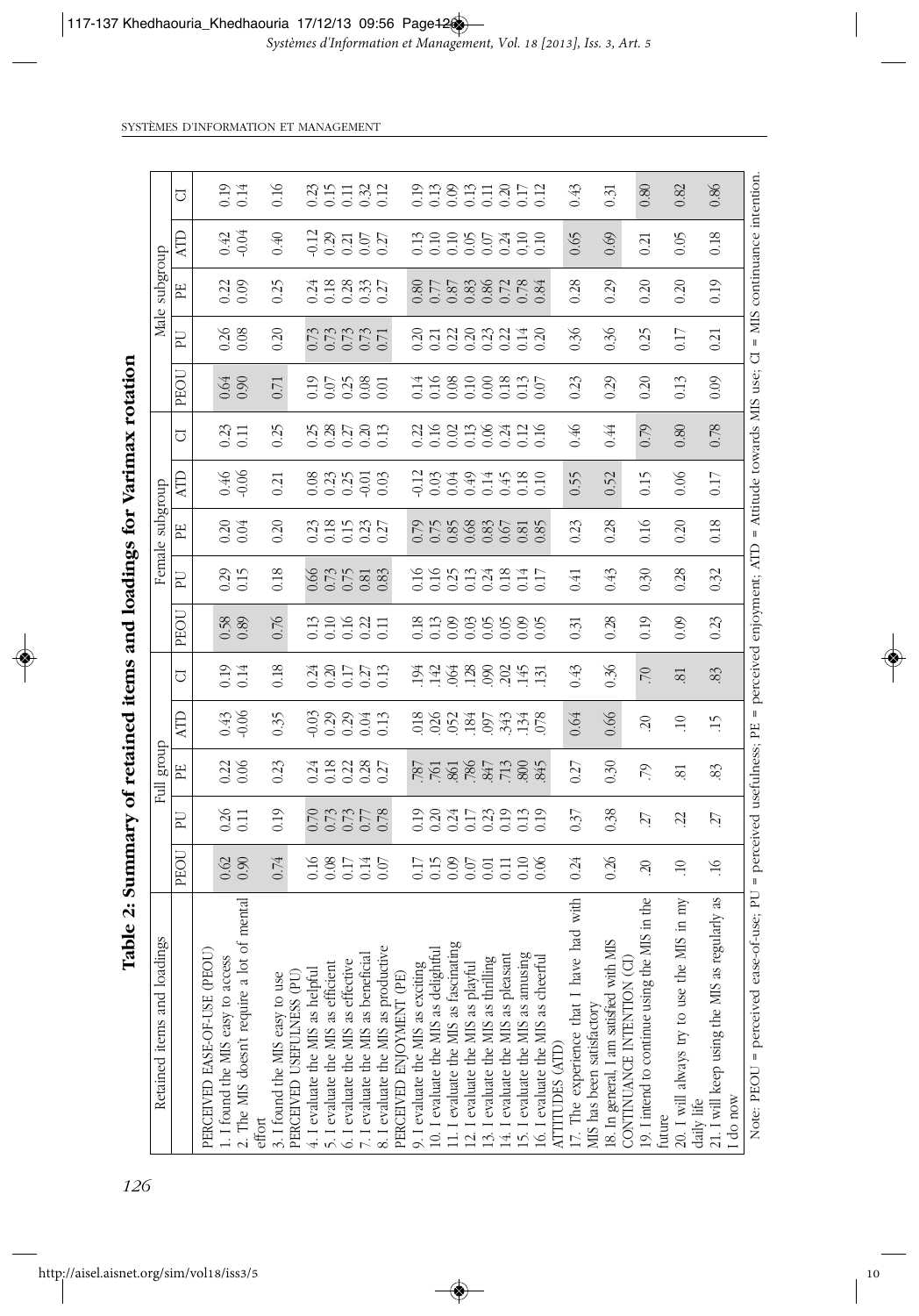| Full group, subgroups<br>and constructs | Cronbach's<br>alpha | Composite<br>reliability |             |      | Correlation of constructs <sup>a</sup> |            |      |
|-----------------------------------------|---------------------|--------------------------|-------------|------|----------------------------------------|------------|------|
| Full group                              |                     |                          | <b>PEOU</b> | PU   | PE                                     | <b>ATD</b> | CI   |
| <b>PEOU</b>                             | 0.81                | 0.81                     | 0.77        |      |                                        |            |      |
| PU                                      | 0.88                | 0.88                     | 0.59        | 0.78 |                                        |            |      |
| PE                                      | 0.94                | 0.94                     | 0.48        | 0.60 | 0.82                                   |            |      |
| <b>ATD</b>                              | 0.93                | 0.87                     | 0.73        | 0.74 | 0.57                                   | 0.86       |      |
| <b>CI</b>                               | 0.87                | 0.88                     | 0.58        | 0.66 | 0.47                                   | 0.74       | 0.85 |
| Female subgroup                         |                     |                          |             |      |                                        |            |      |
| PEOU                                    | 0.79                | 0.79                     | 0.75        |      |                                        |            |      |
| PU                                      | 0.89                | 0.90                     | 0.62        | 0.80 |                                        |            |      |
| <b>PE</b>                               | 0.94                | 0.94                     | 0.47        | 0.56 | 0.81                                   |            |      |
| <b>ATD</b>                              | 0.94                | 0.87                     | 0.70        | 0.74 | 0.57                                   | 0.86       |      |
| <b>CI</b>                               | 0.87                | 0.88                     | 0.67        | 0.70 | 0.47                                   | 0.78       | 0.85 |
| Male subgroup                           |                     |                          |             |      |                                        |            |      |
| <b>PEOU</b>                             | 0.82                | 0.82                     | 0.78        |      |                                        |            |      |
| PU                                      | 0.87                | 0.87                     | 0.59        | 0.76 |                                        |            |      |
| PE                                      | 0.95                | 0.95                     | 0.49        | 0.64 | 0.84                                   |            |      |
| <b>ATD</b>                              | 0.93                | 0.87                     | 0.76        | 0.74 | 0.57                                   | 0.86       |      |
| <b>CI</b>                               | 0.88                | 0.89                     | 0.54        | 0.61 | 0.47                                   | 0.70       | 0.85 |

## **Table 3: Inter-construct correlations, square root of AVE, Cronbach's alpha, and composite reliability**

**a** Diagonal elements in the inter-construct correlations matrix are the square root of the average variance extracted (AVE). For adequate discriminant validity, diagonal elements should be greater than corresponding off-diagonal elements.

fit  $(\chi^2/df = 3.22, GFI = 0.92, CFI = 0.96,$ PNFI = 0.806, and RMSEA = 0.059). Figure 2 displays the standardized path coefficient estimates, and the amount of variance explained by the exogenous constructs (R²). The model accounts for 57% of the variance of MIS continuance intention, 70% of the variance of attitudes, 35% of the variance of perceived usefulness, and 38% of the variance of perceived enjoyment. All path coefficients are significant at p < 0.001, except relationships between

perceived ease of use (β = 0.06, n.s.), perceived enjoyment ( $\beta$  = 0.01, n.s.) and MIS continuance intention.

Figure 3 illustrates the MIS continuance intention model in the female subgroup. This model accounts for 65% of the variance of MIS continuance intention (CI), 70% of the variance of attitudes (ATD), 38% of the variance of perceived usefulness (PU), and 34% of the variance of perceived enjoyment (PE).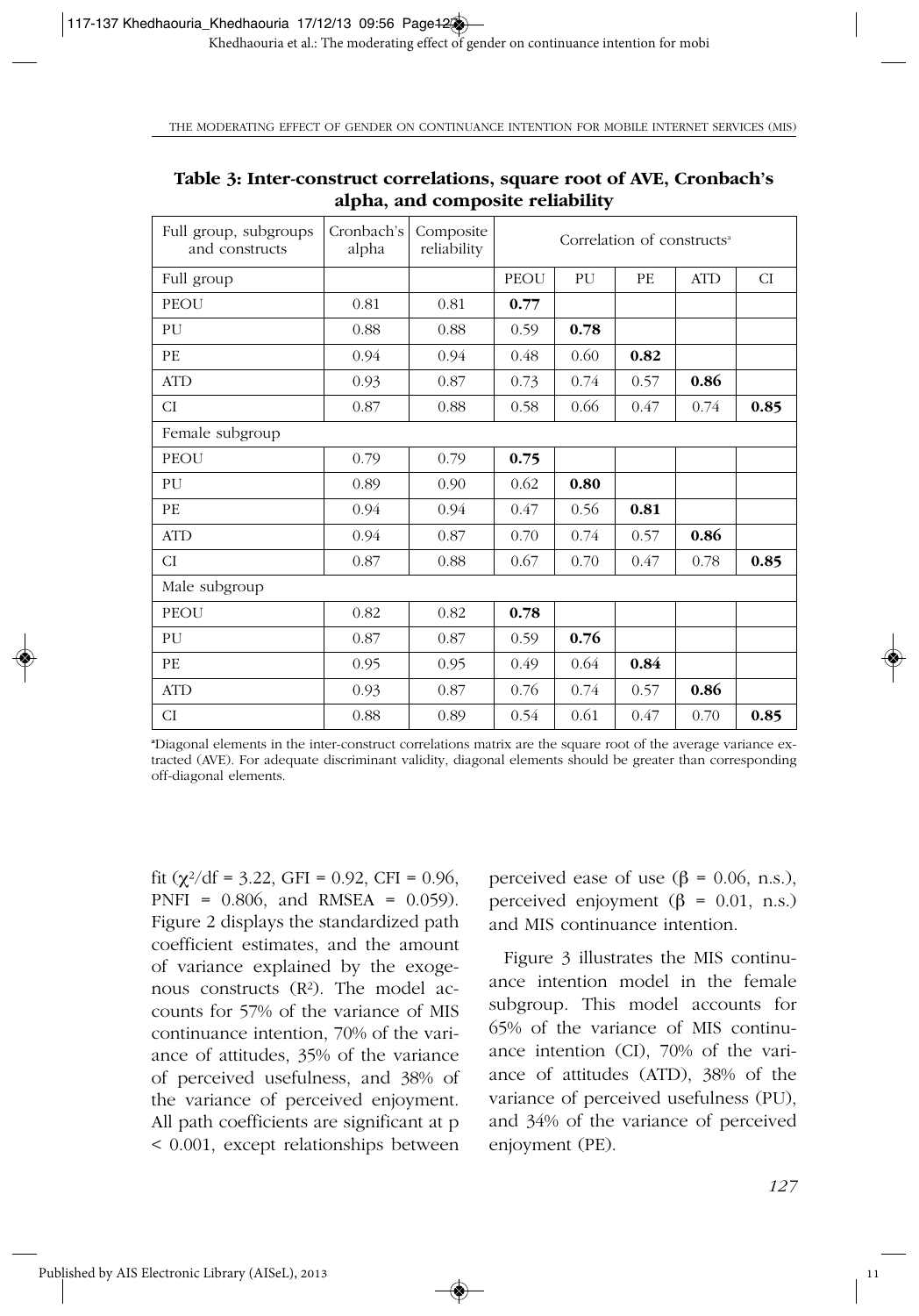





Notes: \*p<0.05, \*\*p<0.01, \*\*\*p<0.001

Figure 4 presents the MIS continuance intention model within the male subgroup. This model accounts for 51% of the variance of MIS continuance intention, 70% of the variance of attitudes, 35% of the variance of perceived usefulness, and 43% of the variance of perceived enjoyment (PE).

The totally free structural model estimates an identical structural model in both subgroups. The model fit statistics and path estimates for the PEOU→CI, PU→CI, PE→CI, and ATD→CI relationships are shown in Table 4. Then a second group model was estimated, the only difference being that the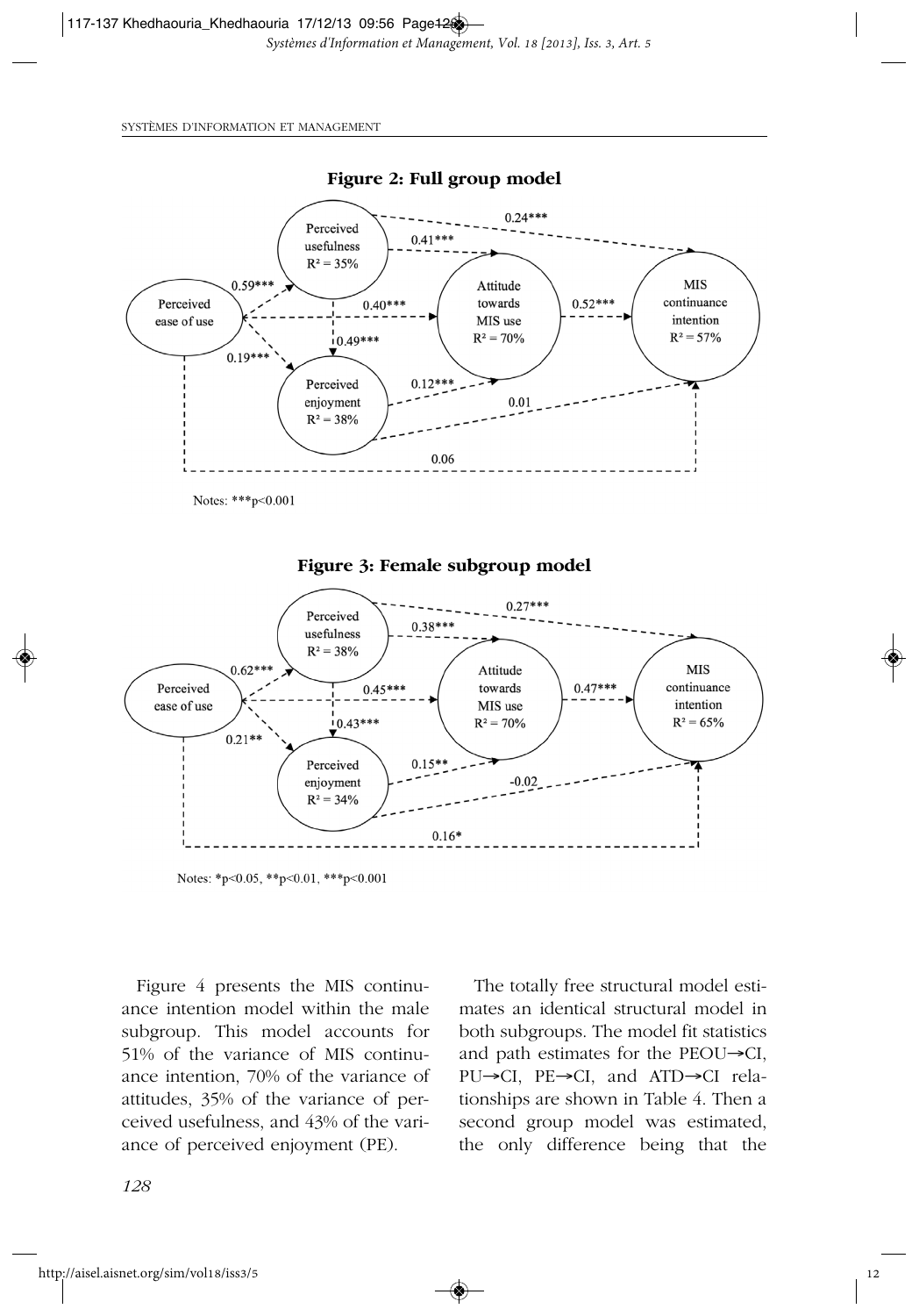

**Figure 4: Male subgroup model**

Notes: \*\*p<0.01, \*\*\*p<0.001

structural path estimates were constrained to be equal in the two subgroups. These fit results and path estimates are also shown in Table 4. Both models show acceptable fit indices, indicating their overall acceptability. The chi-square difference between models  $(Δχ²)$  is 41.74 with 26 degree of freedom (df). This is significant ( $p \le 0.05$ ; p-value = 0.031), indicating that constraining the PEOU→CI, PU→CI, PE→CI, and ATD→CI path estimates to be equal between subgroups produces a worse fit. Therefore, the unconstrained totally free model in which the PEOU→CI, PU→CI, PE→CI, and AT-D→CI relationships are freely estimated in both subgroups is confirmed. This result suggests that gender moderates the relationships between PEOU→CI, PU→CI, PE→CI, and AT- $D \rightarrow CL$ 

Looking at the standardized path estimates for the totally free results (Table 4, column 2); we found that the effect of perceived usefulness (PU) on

MIS continuance intention (CI) is significant in both subgroups. Nevertheless, contrary to our expectation, the effects of perceived usefulness was stronger in the female subgroup  $($ ß = 0.27, p<0.001) than the male subgroup  $($ ß = 0.19, p<0.01). The difference is significant ( $p<0.05$ ,  $p$ -value = 0.038; H1 is rejected). The findings also show that perceived ease-of-use was a significant determinant of MIS continuance intention for the female subgroup  $($ ß = 0.16, p<0.05), but not for the males ( $\beta$  = 0.00, n.s.). This result confirms hypothesis H2, and the effect difference between male and female users is significant at the 0.05 level (pvalue = 0.044). However, perceived enjoyment played a very restricted role as a determinant of MIS continuance intention. In fact, perceived enjoyment had no significant effects for either female or male users. Consequently, H3 is rejected. Finally, H4, which pertains to the differential effect of attitude (ATD) on MIS continuance intention across genders, was not supported. Al-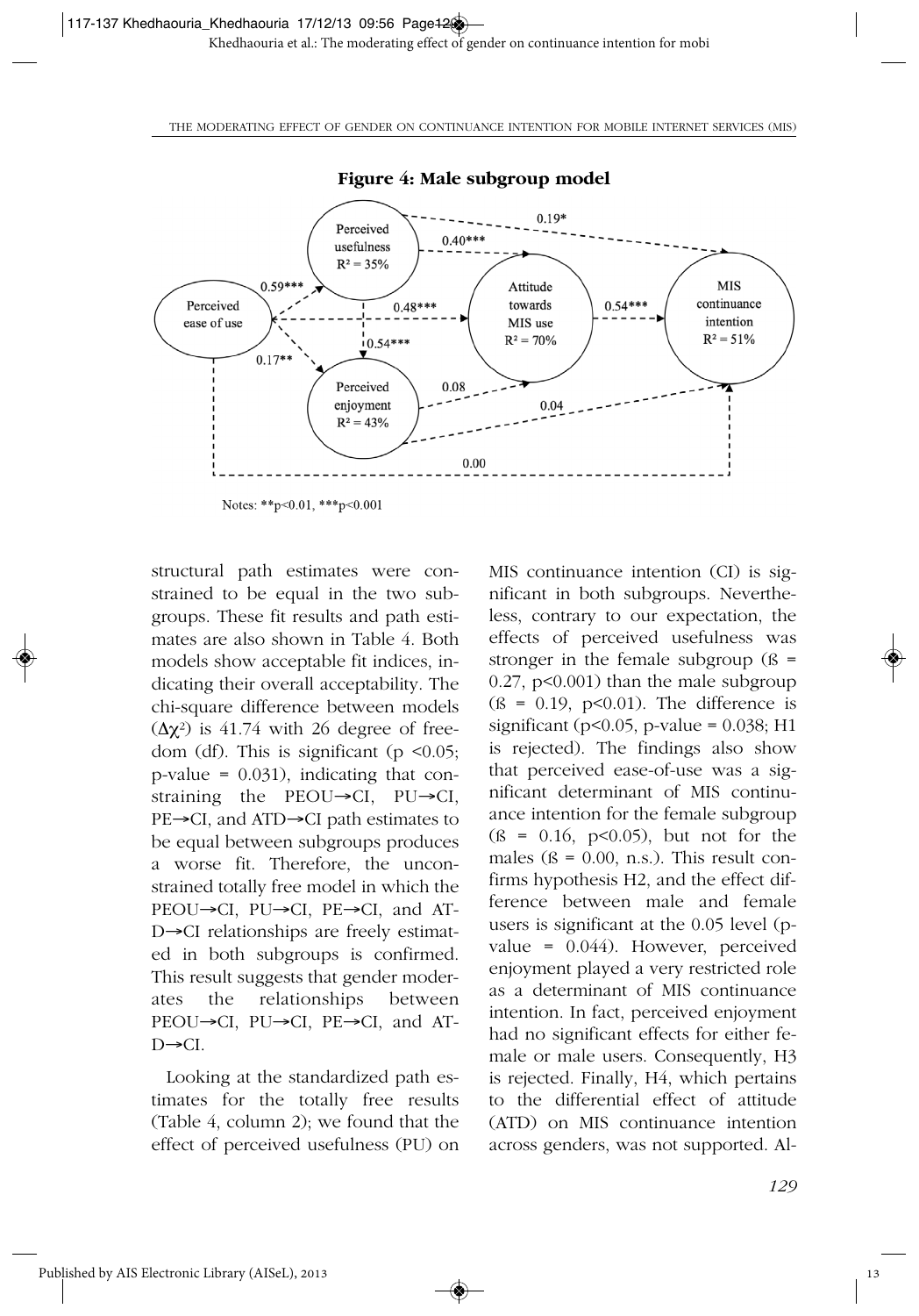| Model characteristics                                     | Unconstrained group<br>model (totally free<br>for each structural<br>subgroup) | Constrained group<br>model (path estimates<br>equal across<br>structural subgroups) | Model differences<br>$(\Delta \chi^2/\Delta d f)^b$<br>significance |
|-----------------------------------------------------------|--------------------------------------------------------------------------------|-------------------------------------------------------------------------------------|---------------------------------------------------------------------|
| Model fit <sup>c</sup>                                    |                                                                                |                                                                                     |                                                                     |
| $\chi^2/\text{df}$ (< 5)                                  | 2.32                                                                           | 2.38                                                                                | 1.61(41.74/26)                                                      |
|                                                           |                                                                                |                                                                                     | $(p-value = 0.031)^*$                                               |
| GFI $( \ge 0.90)$                                         | 0.91                                                                           | 0.90                                                                                |                                                                     |
| RMSEA $(< 0.08)$                                          | 0.05                                                                           | 0.05                                                                                |                                                                     |
| CFI ( > 0.92)                                             | 0.95                                                                           | 0.95                                                                                |                                                                     |
| PNFI $(> 0.70)$                                           | 0.84                                                                           | 0.78                                                                                |                                                                     |
| Standardized path<br>estimates (ß)<br>$PI \rightarrow CI$ |                                                                                |                                                                                     | $(p-value = 0.038)^*$                                               |
| Female                                                    | $0.27***$                                                                      |                                                                                     |                                                                     |
| Male                                                      | $0.19**$                                                                       |                                                                                     |                                                                     |
| $PEOII \rightarrow CI$                                    |                                                                                |                                                                                     | $(p-value = 0.044)^*$                                               |
| Female                                                    | $0.16*$                                                                        |                                                                                     |                                                                     |
| Male                                                      | 0.00                                                                           |                                                                                     |                                                                     |
| $PE \rightarrow CI$                                       |                                                                                |                                                                                     | Not significant (n.s.)                                              |
| Female                                                    | $-0.02$                                                                        |                                                                                     |                                                                     |
| Male                                                      | 0.04                                                                           |                                                                                     |                                                                     |
| $ATD \rightarrow CI$                                      |                                                                                |                                                                                     | Not significant $(n.s.)$                                            |
| Female                                                    | $0.47***$                                                                      |                                                                                     |                                                                     |
| Male                                                      | $0.54***$                                                                      |                                                                                     |                                                                     |

#### **Table 4: Testing for gender as a moderator in the MIS continuance intention model**

**Notes:**  $\Delta \chi^2 = \chi^2$ (constrained group) -  $\chi^2$ (unconstrained group);  $\Delta df = df$ (constrained group) - df(unconstrained group); **c** Thresholds measurement indices according to Hair et al. (2010); \*p<0.05, \*\*\*p<0.001

though attitudes had a significantly stronger effect on MIS continuance intention in men  $(8 = 0.54, p < 0.001)$  than women ( $\beta = 0.47$ , p<0.001), the effect difference is not significant.

## **IV. DISCUSSION**

The present research addressed the following question: "Do perceptions and attitudes regarding MIS continuance intention vary with gender?" It did so by investigating the moderating effect of gender on the intention to continue using MIS in everyday life. The TAM model was applied to data from a sample of 648 French MIS users and interesting findings emerged regarding gender-based perceptions and attitudes toward MIS use.

The results revealed that the effects of perceived ease-of-use on MIS continuance intention vary with gender. Female users were more influenced by perceived ease-of-use than males, which is consistent with previous IT studies (Gefen and Straub, 1997). Nevertheless, the direct and significant effect of perceived ease-of-use on females' continuance intention (Figure 3) attracted our attention and needs to be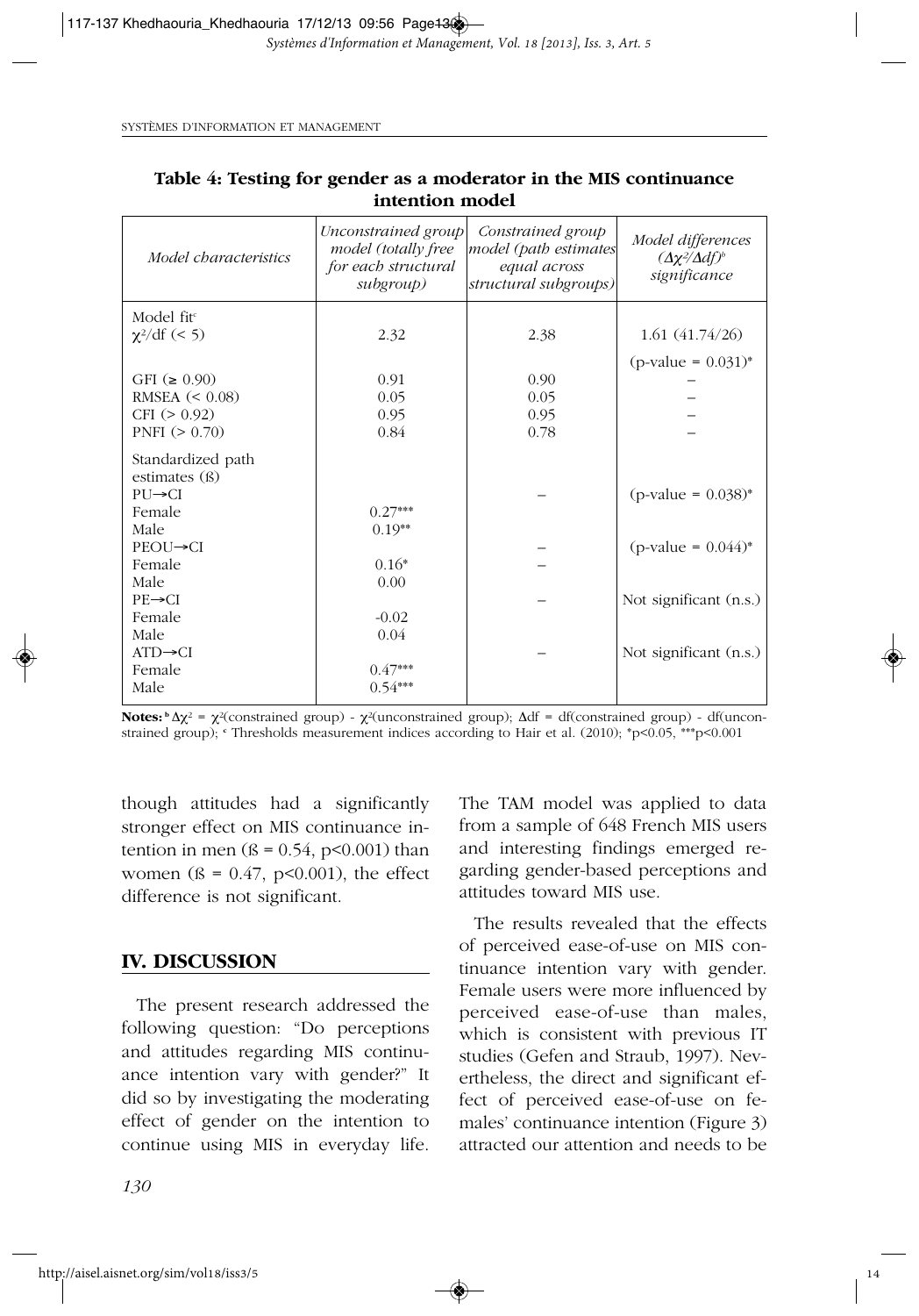highlighted. According to Gefen and Straub (2000), perceived ease-of-use is a dynamic construct with varying effects, depending upon whether the type of use is intrinsic or extrinsic to MIS. A direct and significant effect of perceived ease-of-use on MIS continuance intention was observed when the use was intrinsic to MIS (i.e., related to the primary tasks of MIS, such as informing, exchanging SMS and MMS or contacting friends), whereas a non-significant direct effect was observed when the use was extrinsic to MIS (i.e., not directly related to the primary tasks of MIS, such as improving an individual's gaming performance). Our results revealed that females were intrinsically motivated, while males were extrinsically motivated to continue using MIS.

The main finding in our study is the role of perceived usefulness in determining gender differences regarding MIS continuance intention. Interestingly, and contrary to prior TAM research (Venkatesh and Morris, 2000), perceived usefulness had a significantly stronger influence on female than male users. The role of intrinsic motivation is a key factor to explain this finding. The female users were intrinsically motivated to continue using MIS, as perceived ease-of-use exerted a direct and significant effect on their continuance intention. Yet perceived ease-ofuse is a direct determinant of usefulness (Davis et al., 1989). All else being equal, the more female users are intrinsically motivated to use MIS, the more using them increases their usefulness and efficacy (Venkatesh and Davis, 2000). Arguably, intrinsic motivation plays an important role in determining the strong effect of perceived usefulness among females regarding MIS usage.

Our results revealed that the effect of attitude did not differ across gender, which confirms previous IT studies (Nysveen et al., 2005a; Venkatesh and Morris, 2000). Perceived enjoyment had no significant effect on MIS continuance intention for either female or male users. Contrary to previous findings (Venkatesh, 1999), perceived enjoyment played a very restricted role in determining MIS continuance intention. Nevertheless, Figure 3 indicates that perceived enjoyment significantly impacted females' attitudes toward MIS use ( $\beta$  = 0.15, p < 0.01), as opposed to males' attitudes. Perceived enjoyment had a significant indirect effect on females' continuance intention through its effect on attitudes toward MIS use. These findings point out that further research is needed to better determine the gender differences regarding the effect of perceived enjoyment on attitudes toward MIS use.

Our findings have some interesting implications for both research and practice.

From a theoretical perspective, studies explaining why and how perceptions and attitudes vary across gender regarding MIS usage are still scarce in the IT literature, yet the topic is of widespread relevance. MIS ubiquity has given rise to new attitudes toward MIS use, leading to differences in usage across gender (Lyytinen and Yoo, 2002). Our research highlights these attitudes and empirically demonstrates that males and females differ in perceptions regarding MIS continuance intention. This is an important theoret-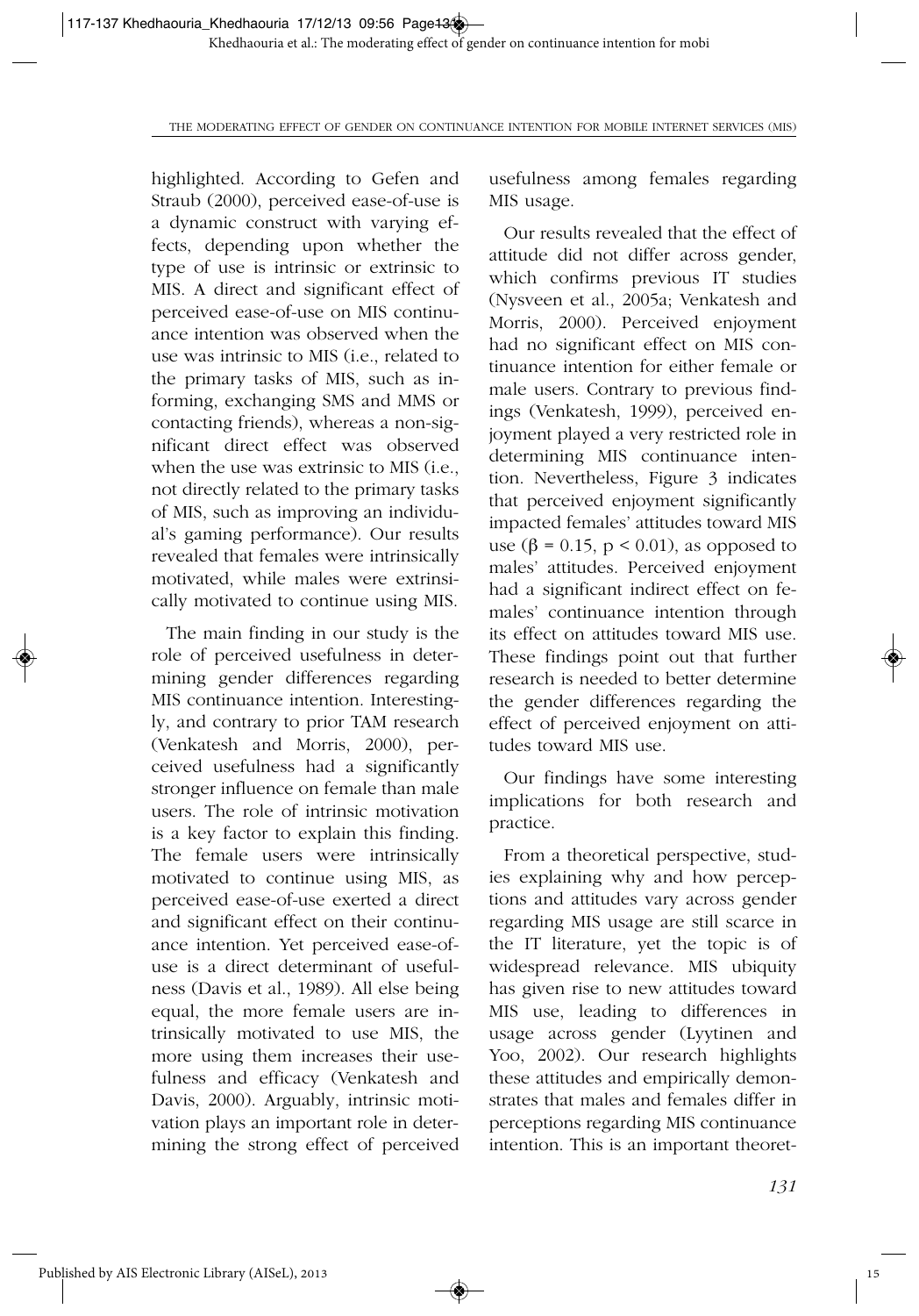ical contribution that can enrich the existing IT literature on the topic.

The second contribution is our "counterintuitive" finding that females consider perceived usefulness to a greater extent than males regarding MIS continuance intention. The mobile has contributed to improving the communicative social integration of females much more than computers and Internet, where male users still dominate. Our finding highlights a new trend regarding MIS usage. Further research is needed to validate our curious result and to improve our knowledge about MIS continuance intention across female and male users.

The third contribution is the clarification of the role played by perceived ease-of-use in determining females' continuance intention regarding MIS. As explained above, perceived easeof-use increased MIS perceived usefulness for females because they were intrinsically motivated to continue using these services. This finding provides researchers with a tentative answer to the questions raised in some studies (e.g., Keil et al., 1995) concerning the importance and role of perceived easeof-use across gender.

Last, the present research tested gender differences concerning MIS continuance intention in the "French context." Cultural differences are mostly noted as influencing attitudes toward MIS usage (Harris et al., 2005), and many researchers have recommended that new IT needs to be investigated in different cultural settings (Straub et al., 1997). Our research responds to this suggestion by providing new insights about gender differences regarding MIS continuance intention in another cultural setting.

From a practical perspective, MIS providers should consider gender when seeking to increase users' continuance intention, as the MIS market is expected to continue expanding in coming years (Vlachos and Vrechopoulos, 2004). Females are often ignored in MIS marketing plans because of the assumption that they are less likely to adopt MIS than males (Nysveen et al., 2005a). Our findings suggest that females are more willing to continue using MIS than males. The results show that perceived ease-ofuse – intrinsic to MIS – is the main factor explaining females' continuance intention. Therefore, MIS providers, who might have been guided by previous TAM studies to underestimate the importance of perceived ease-of-use, should reconsider the extent to which perceived ease-of-use affects MIS continuance intention across gender. Perceived ease-of-use is important and it influences MIS continuance intention, but its effects are task-dependent (Gefen and Straub, 2000). Consequently, the advertising and marketing campaigns of MIS providers might advocate ease-of-use depending on whether the tasks are intrinsic or extrinsic to MIS. For instance, as female users are influenced by tasks that are intrinsic to MIS, such as sending text and multimedia messages and contacting friends, providers should offer a variety of promotional plans such as unlimited SMS and MMS, additional calling minutes or other alternatives. Providers should increase the offers in their marketing plans when targeting female users. A segmentation strategy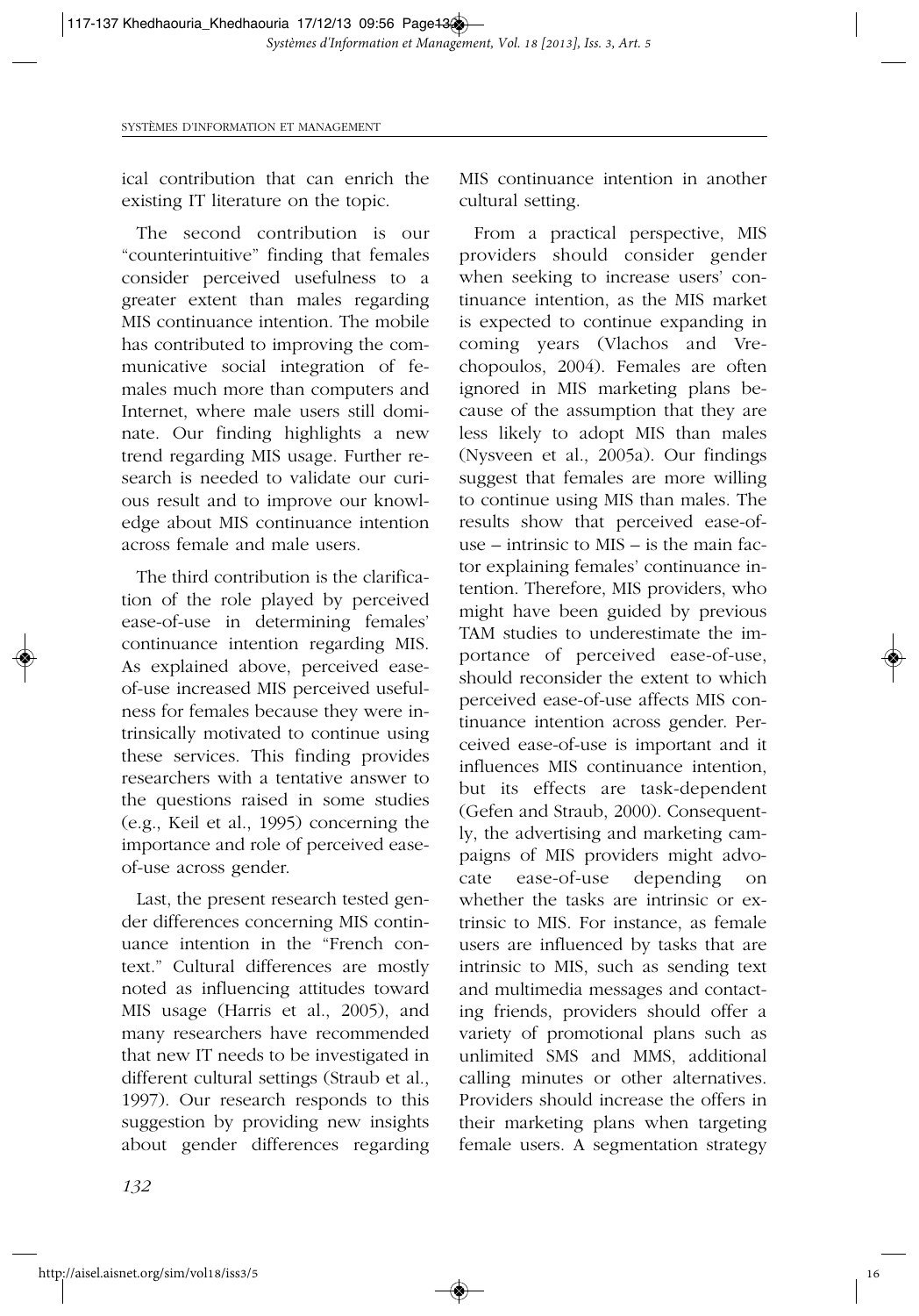should include a focus on female MIS users, who are a previously underserved segment that could generate additional revenue for providers (Hamka, 2012; Nysveen et al., 2005a). Further, the mobile industry should consider enhancing mobile userfriendly interfaces when applications and services are designated for female users.

As male users are influenced by tasks that are extrinsic to MIS, such as improving their gaming performance, MIS providers can offer free games or provide promotional offers of online games and access to gaming platforms. To meet the shortfall, providers should regroup free services, for each gender segment, with other associated paid services offering a single support for several types of terminals like DSL and cable modems.

## **CONCLUSION**

This research extends our understanding of the determinants of the intention to continue using MIS in everyday life, notably by revealing some key differences between female and male users. Female users were more strongly influenced by perceived ease-of-use than male users. Contrary to prior TAM research, perceived usefulness also had a stronger influence on females than on males. The findings further highlight the importance of intrinsic motivation in females' MIS continuance intention. Nevertheless, some limitations should be noted, especially for the construction of future studies.

First, the main limitation is related to the sample for this study. Given that all

respondents were business school students from 21 to 25 years old, our results may not be applicable to other demographic groups. Although many public surveys and studies point to a "young age effect" in the French population regarding the usage of mobile Internet services (ARCEP, 2009; Bigot and Croutte, 2008; Danjou, 2010), the perceptions of young students with nonprofessional use may nevertheless be different from those with professional use (Deng et al., 2010). Future research is needed to replicate the study in a non-student sample with professional use.

Second, we investigated the moderating effect of gender on MIS continuance intention but we did not control for gender-based experience with MIS and usage, which could be tested with our model. This limitation should be overcome in future research as previous studies have suggested a significant influence of experience on IT use (Thompson et al., 1994).

Third, we examined gender differences related to individual factors. However, TAM model is not appropriate to understand behavioral intention to continue using an IT by a group (Sarker et al., 2005). Isaac et al. (2006), suggest that social influence can affect mobile technologies adoption. Likewise, studies have shown that social influence also differentiates genderbased behavioral intention to continue using IT (Venkatesh et al., 2000). The unified theory of acceptance and use of technology (UTAUT; Venkatesh et al., 2003) incorporates various aspects of social influence in concert with gender. It would be useful for future research to use the UTAUT model to in-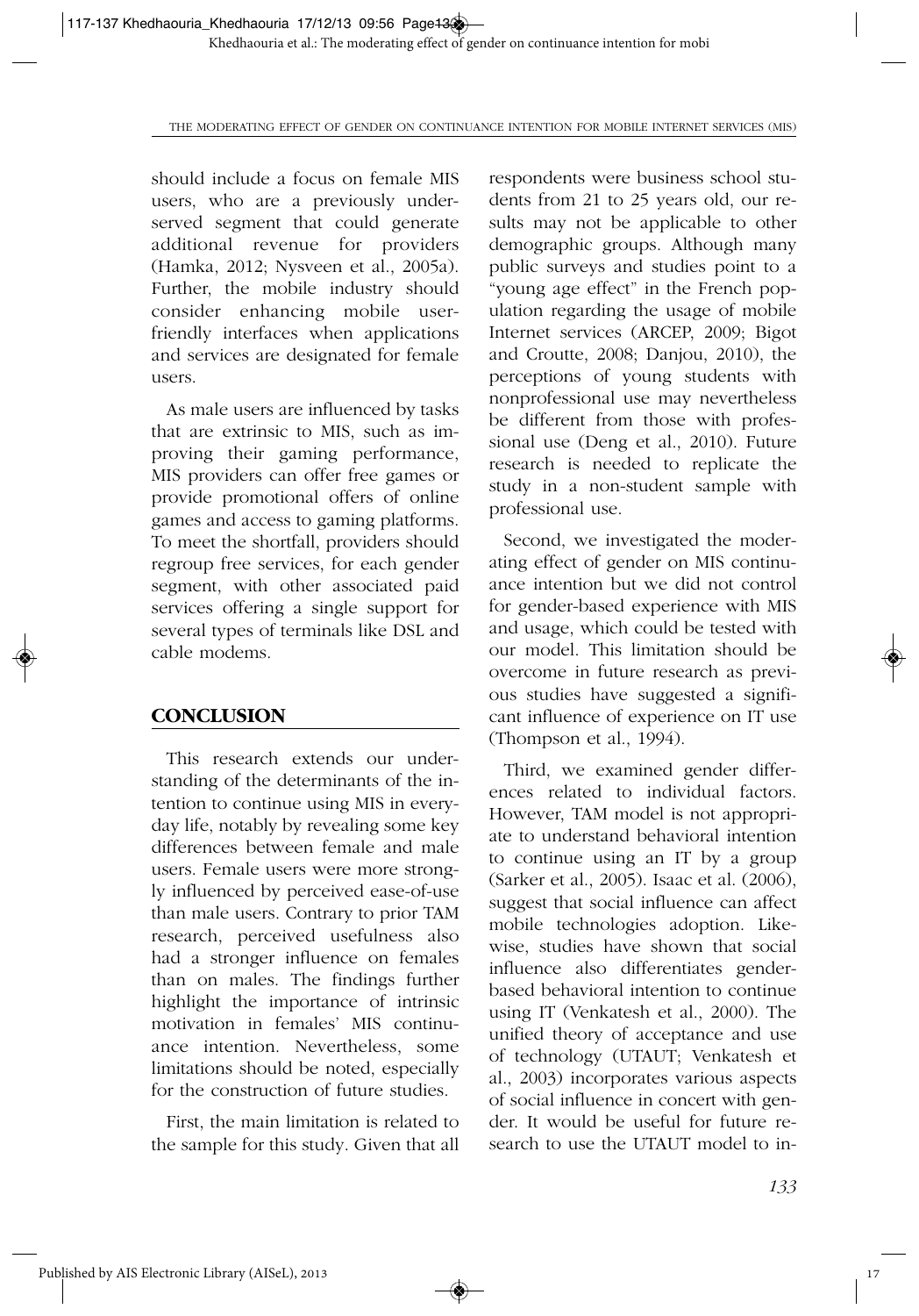crease knowledge about MIS usage across females and males.

Fourth, we did not control for crossservice comparisons – for example, utilitarian services (e.g., payment services and contact services) *versus* hedonic services (e.g., text messaging services and gaming services) – that our respondents habitually use, yet it is possible that gender differences regarding MIS usage vary across services. Consequently, cross-service comparisons should be examined in future research (Nysveen et al., 2005b).

Last, our results are supported by studies dealing with an aspect of the "gender effect" that we do not discuss here (Durand-Delvigne, 1996; Mosconi, 2004). These studies highlight the role of intrinsic motivation in improving the mathematical performance of females at school, even when they display unwillingness for this discipline.

Despite these limitations, our research provides some interesting implications for research and practice. Our findings reveal curious patterns meriting replication in other contexts. For example, one perspective would be to examine whether gender differences in MIS usage – both at work and at home – reflect gender differences in labor force participation and in types of jobs held (Ono and Zavodny, 2005).

#### **REFERENCES**

Ajzen, I. (1988), « Attitude structures and behavior » in *Attitude Structure and Function*, A.R. Pratkanis, S.T. Breckler and A.G. Greenwald (Eds), NJ, Erlbaum, Hillsdate.

Arbuckle, J.L., (2010), « *User's Guide* », Amos Development Corporation, USA.

- ARCEP (2009), « *Comportement des consommateurs de téléphonie mobile et changement d'opérateur. Autorité de régulation des communications électroniques et des postes* ». Available at: http://www.arcep.fr/uploads/tx\_gspublication/rapport-chgmt-op-juil09.pdf.
- Barnes, S. J. (2011), « Understanding use continuance in virtual worlds: Empirical test of a research model », *Information & Management*, Vol. 48, n° 8, p. 313-319.
- Bhattacherjee, A. (2001), « Understanding information systems continuance: an expectation-confirmation model », *MIS Quarterly*, Vol. 35, n° 3, p. 351-370.
- Bigot R., Croutte, P. (2008), « *La diffusion des technologies de l'information et de la communication dans la société française* », Centre de Recherche pour l'Etude et l'Observation des Conditions de Vie (CREDOC), Online Publications.
- Byrne, B.M. (2001), « *Structural Equation Modeling with AMOS: Basic concepts, Applications, and Programming* », New Jersey, Lawrence Erlbaum Associates, Publishers, Mahwah.
- Cronbach, L.J. (1971), « Test validation » in Thorndike, R.L. (Eds), *Education Measurement*, American Council on Education, Washington, D.C. p. 443-507.
- Danjou, J.M. (2010), « Observatoire sociétal du téléphone mobile », *Mobile et Société*, Vol. 12.
- Davis, F.D. (1989), « Perceived usefulness, perceived ease of use, and user acceptance of information technology », *MIS Quarterly*, Vol. 13, n° 3, p. 319-340.
- Davis, F.D., Bagozzi, R.P., Warshaw, P.R. (1989), « User acceptance of computer technology: A comparison of two theoretical models », *Management Science*, Vol. 35, n° 8, p. 982-1003.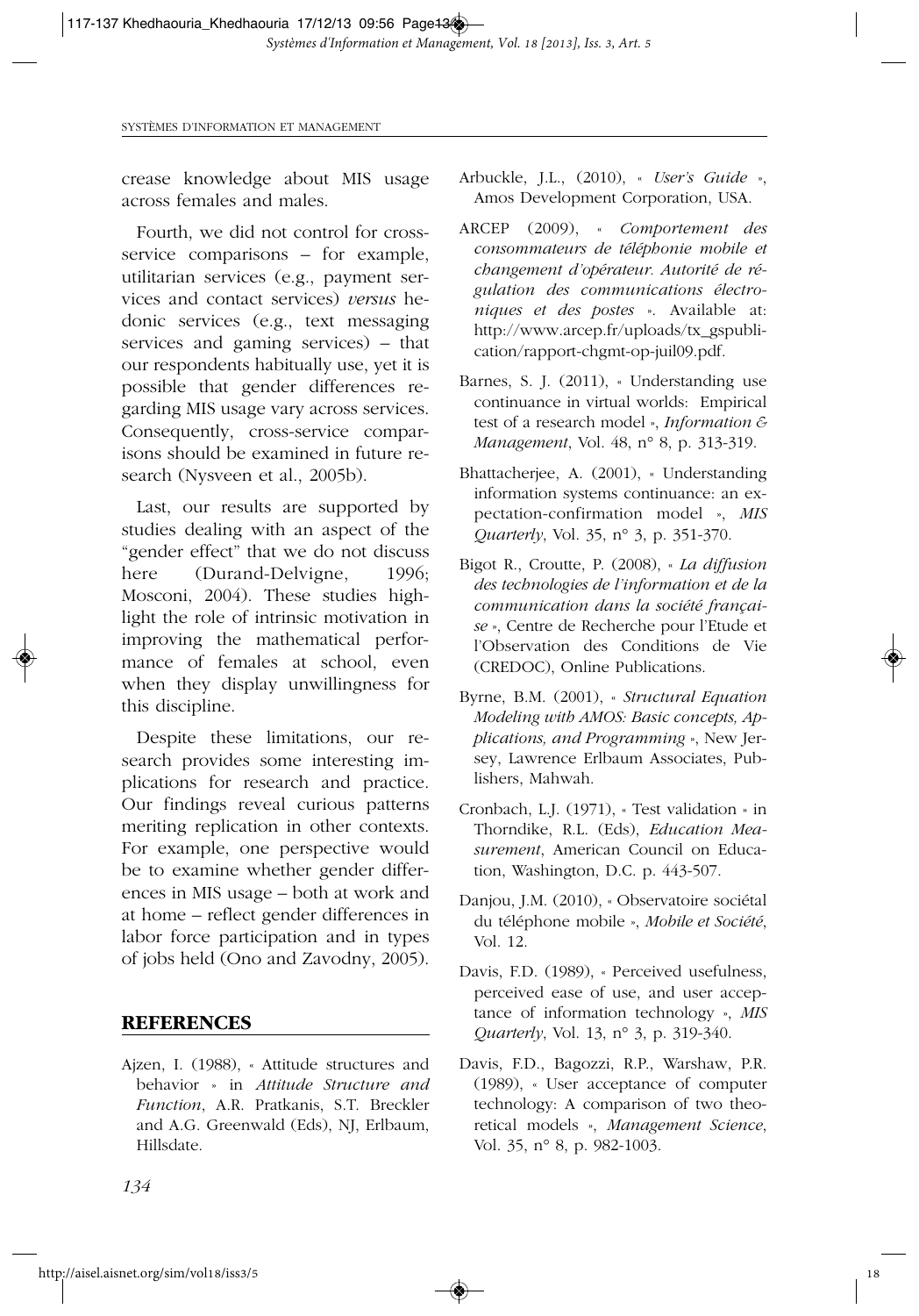- Davis, F.D., Bagozzi, R.P., Warshaw, P.R. (1992), « Extrinsic and Intrinsic motivation to use computers in the workplace », *Journal of Applied Social Psychology*, Vol. 22, n° 14, p. 1111-1132.
- Deng, L., Turner, D., Gehling, R., Prince, B. (2010), « User experience, satisfaction, and continual usage intention of IT », *European Journal of Information Systems*, Vol. 19, n° 1 p. 60-75.
- Durand-Delvigne, A. (1996), « Confrontation intergroupes de sexe et identité de genre: quelques effets du contexte scolaire » in *Séparation des sexes et compétences*, O. Lescarret et M. de Leonardis (Eds), L'Harmattan, Paris.
- Economides, A.A., Grousopoulou, A. (2008). « Use of mobile phones by male and female Greek students », *International Journal of Mobile Communications*, Vol. 6, n°6, p. 729-749.
- Faulkner, W. (2001), « The technology question in feminism: a view from feminist technology studies », *Women's Studies International Forum*, Vol. 24, n° 1, p. 79-95.
- Fishbein, M., Ajzen, I. (1975), « *Belief, attitude, intention and behavior: An introduction to theory and research* », Addison-Wesley, Reading, MA.
- Fornell, C., Larcker, D. (1981), « Evaluating structural equation models with unobserved variables and measurement error », *Journal of Marketing Research*, Vol. 18, n° 1, p. 39-50.
- Gefen, D., Straub, D.W. (1997), « Gender differences in the perception and use of e-mail: An extension to the technology acceptance model », *MIS Quarterly*, Vol. 21, n° 4, p. 389-400.
- Gefen, D., Straub, D.W. (2000), « The relative importance of perceived ease of use in IS adoption: A study of E-commerce adoption », *Journal of the Associa-*

 $\circledast$ 

*tion for Information Systems*,Vol. 1, n° 8, p. 1-28

- Geser H. (2006), « Are girls (even) more addicted? Some gender patterns of cell phone usage » in *Sociology in Switzerland: Sociology of the Mobile phone*, Online Publications. Zurich, http://socio.ch/ mobile/t\_geser3.pdf
- Hair, J.F., Black, W.C., Babin, B.J., Anderson, R.E., (2010), « *Multivariate Data Analysis: A global perspective* », Pearson.
- Hamka, F. (2012), « *Smartphone's customer segmentation and targeting: Defining market segment for different type of mobile service providers* », Management of Technology Department, Thesis, February, Delft University of Technology.
- Harris, P., Rettie, R., Kwan, C.C. (2005), « Adoption and usage of M-commerce: A cross-cultural comparison of Hong Kong and the United Kingdom », *Journal of Electronic Commerce Research*, Vol. 6, n° 3, p. 210-225.
- Hoyle, R.H., (1995), « *Structural equation modeling: Concepts, issues and applications* », Sage Publications, Thousand Oaks, London, New Delhi.
- Isaac, H., Leclercq, A., Besseyre des Horts, C.H. (2006), « Adoption and appropriation: Towards a new theoretical framewok. An exploratory research on mobile technologies in French companies », *Systèmes d'Information et Management*, Vol.11, n°2, p. 9-50.
- Keil, M., Beranek, P.M., Konsynski, B.R. (1995), « Usefulness and ease of use: Field study evidence regarding task considerations », *Decision Support Systems*, Vol.13, p. 75-91.
- Kelan, E.K. (2008), « Emotions in a Rational Profession: The Gendering of Skills in ICT Work », *Gender, Work and Organization*, Vol. 15, n° 1, p. 49-71.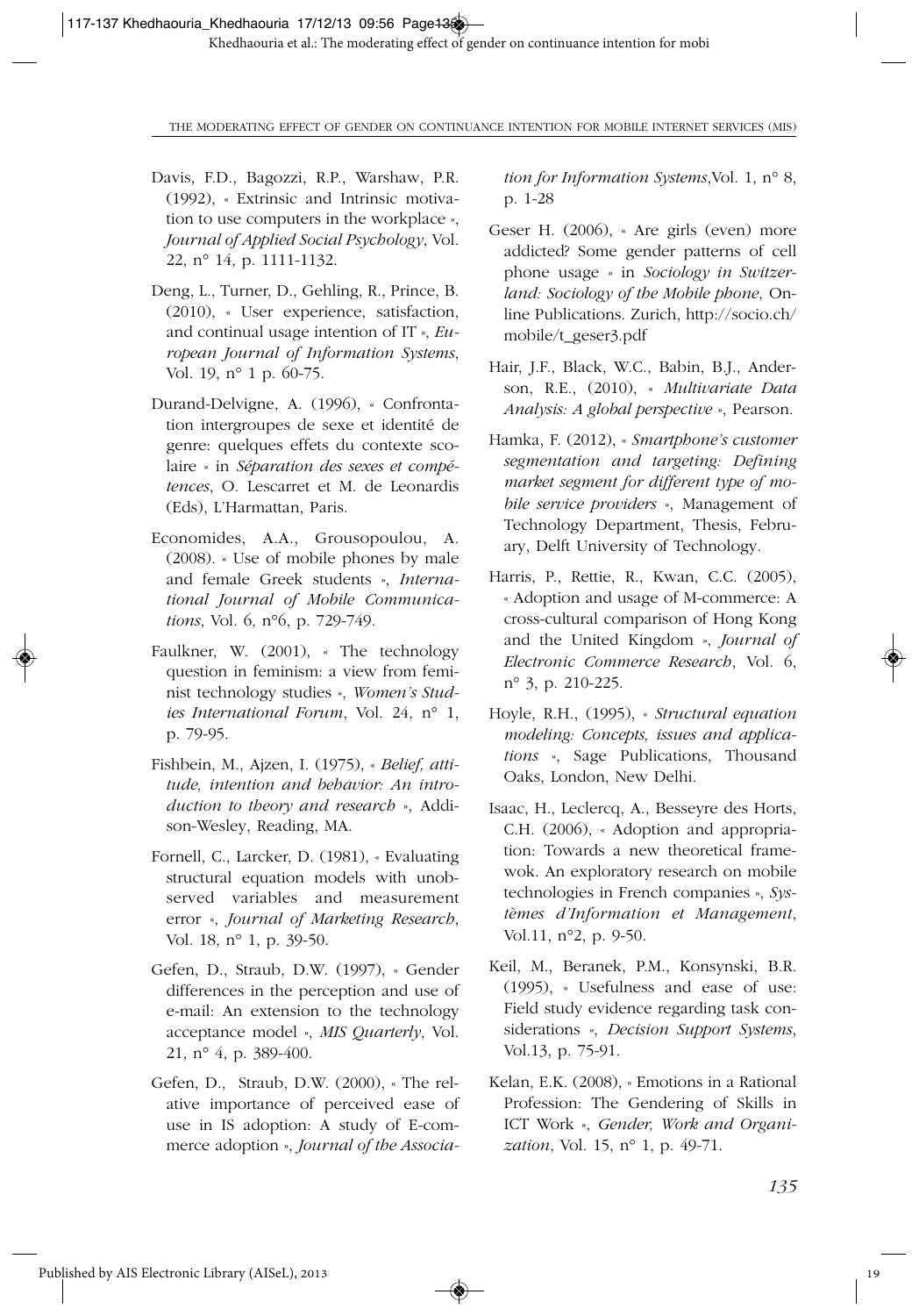- Kim, D., Hwang, Y. (2006), « A study of mobile internet usage from utilitarian and hedonic user tendency perspectives » in *Proceedings of the Twelfth Americas Conference on Information Systems*, Mexico, Acapulco.
- Kim, D., Steinfield, C. (2004), « Consumers mobile Internet service satisfaction and their continuance intentions », in *Proceedings of the Tenth Americas Conference on Information Systems*, C.Bullen and E. Stoher (Eds), Atlanta, GA.
- Lee, I., Kim, J., Kim J. (2005), « Use contexts for the mobile Internet: A longitudinal study monitoring actual use of mobile Internet services », *International Journal of Human-Computer Interaction*, Vol. 18, n° 3, p. 269-292.
- Leung, L., Wei, R. (2000), « More than just talk on the move: Uses and gratifications of cellular phone », *Journalism and Mass Communication Quarterly*, Vol. 77, n° 1, p. 308-320.
- Lin, C.S., Wu, S., Tsai, R.J. (2005), « Integrating perceived playfulness into Expectation-Confirmation Model for Web Portal Context », *Information & Management*, Vol. 42, n° 5, p. 683-693.
- López-Nicolás, C., Molina-Castello, F.J., Bouwman, H. (2008), « An assessment of advanced mobile services acceptance: Contributions from TAM and diffusion theory models », *Information & Management*, Vol. 45, n° 1, p. 359-364.
- Lu, J., Liu, C., Yu, C.-S., Wang, K. (2008), « Determinants of accepting wireless mobile data services in China », *Information & Management*, Vol. 45, n° 1, p. 52-64.
- Lu, Y., Denz, Z., Wang, B. (2010), « Exploring factors affecting Chinese consumers' usage of short message service for personal communication », *Information Systems Journal*, Vol. 20, n° 2, p. 183-208.
- Lyytinen, K., Yoo, Y. (2002), « Ubiquitous computing », *Communications of the ACM*, Vol. 45, n° 12, p. 63-96.
- Melone, N.P. (1990), « A theoretical assessment of the user-satisfaction construct in information systems research », *Management Science*, Vol. 36, n° 1, p. 76-91.
- Moon, J.W., Kim, Y.G., (2001), « Extending the TAM for a World-Wide-Web context », *Information & Management*, Vol. 38, n° 4, p. 217-230.
- Mosconi, N. (2004), « De l'inégalité des sexes dans l'éducation familiale et scolaire ». *Ville, Ecole, Intégration – Diversité*, Vol. 138, p. 15-22.
- Nysveen, H., Pedersen, P.E., Thorbjornsen, H. (2005a), « Explaining intention to use mobile chat services: moderating effects of gender », *Journal of Consumer Marketing*, Vol. 22, n° 5, p. 247-256.
- Nysveen, H., Pedersen, P.E., Thorbjornsen, H. (2005b), « Intentions to use mobile services: Antecedents and cross-service comparisons », *Journal of the Academy of Marketing Science*, Vol. 33, n° 3, p. 330- 346.
- Ong, C.-S., Lai, J.-Y. (2006), « Gender differences in perceptions and relationships among dominants of E-learning acceptance », *Computers in Human Behavior*, Vol. 22, n° 5, p. 816-829.
- Ono, H., Zavodny, M. (2005), « Gender differences in information technology usage: A U.S.-Japan comparison », *Sociological Perspectives*, Vol. 48, n° 1, p. 105- 133.
- Rakow, L.F., (1992), « *Gender on the Line, Women, the telephone and Community life* », Urbana and Chicago, University of Illinois Press.
- Sarker, S., Valacich, J.S., Sarker, S. (2005), « Technology adoption by groups: A valence perspective », *Journal of the Associ-*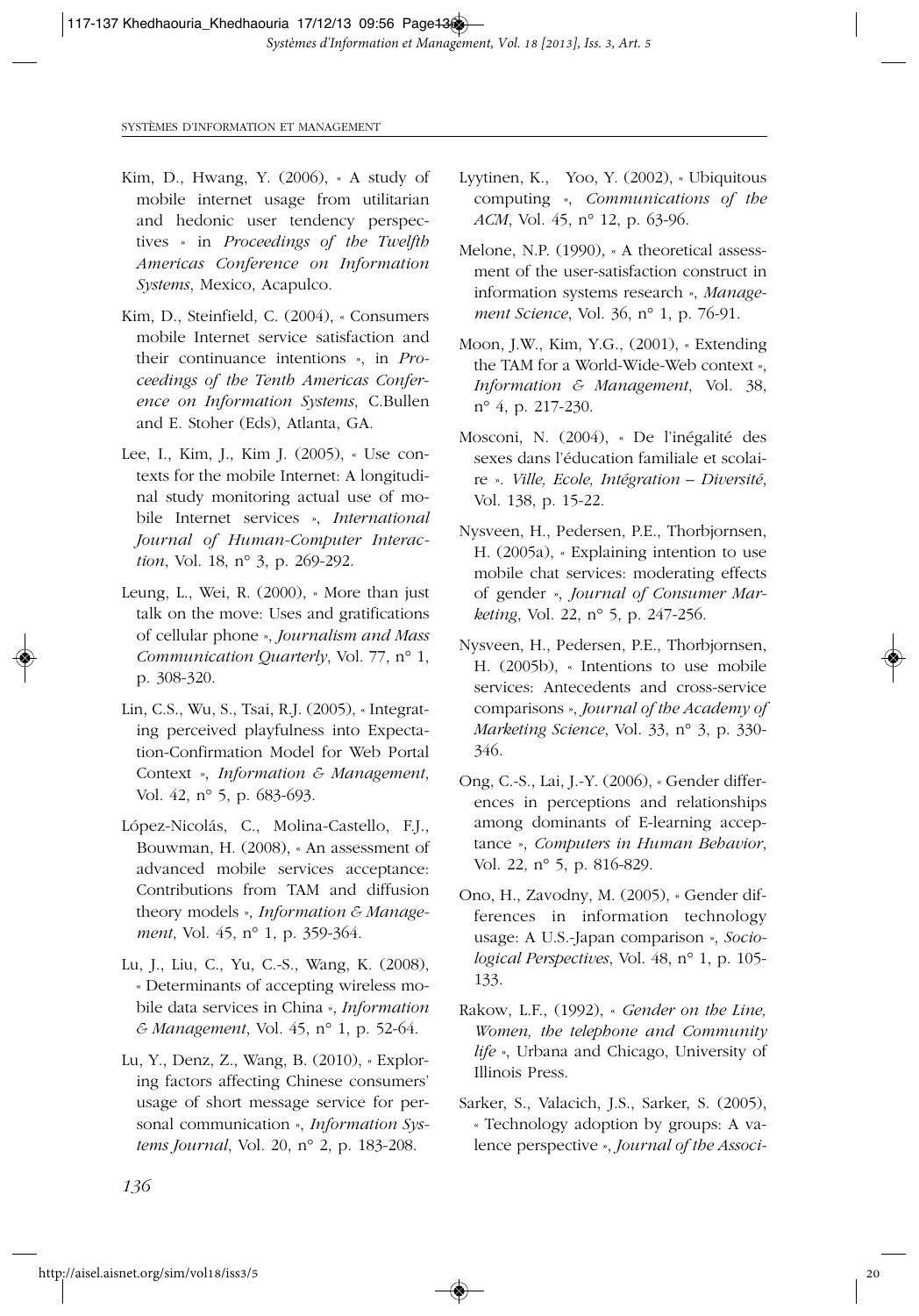*ation for Information Systems*, Vol. 6, n°2, p. 37-71.

- Straub, D., Keil, M., Brenner, W. (1997), « Testing the technology acceptance model across cultures: A three country study », *Information & Management*, vol. 33, n° 1, p. 1-11.
- Thompson, R.L., Higgins, C.A., Howell, J.M. (1994), « Influence of experience on personal computer utilization: Testing a conceptual model », *Journal of Management Information Systems*, Vol. 11, n° 1, p. 167-187.
- Van der Heijden, H. (2004), « User Acceptance of hedonic information systems », *MIS Quarterly*, Vol. 28, n°4, p. 695-704.
- Van der Heijden, H., Sorensen, L.S. (2003), « In measuring attitudes towards mobile information services: an empirical validation of the HED/UT scale », in C.U. Ciborra, , R. Mercurio, M. De Marco, M. Martinez and A. Carignani (eds), *European Conference on Information Systems*, Italy, Naples.
- Venkatesh, V. (1999), « Creation of favorable user perceptions: Exploring the role of intrinsic motivation », *MIS Quarterly*, Vol. 23, n° 2, p. 239-260.
- Venkatesh, V., Davis, F.D. (2000), « A theoretical extension of the technology acceptance model: Four longitudinal field studies », *Management Science*, Vol. 46, n° 2, p. 186-204.
- Venkatesh, V., Morris, M.G. (2000), « Why don't men ever stop to ask for directions?

Gender, social influence, and their role in technology acceptance and usage behavior », *MIS Quarterly*, Vol. 24, n° 1, p. 115-139.

- Venkatesh, V., Morris, M.G., Ackerman, P.L. (2000), « A longitudinal field investigation of gender differences in individual technology adoption decision making process », *Organizational Behavior and Human Decision Processes*, Vol. 38, n° 1, p. 33-60.
- Venkatesh, V., Morris, M.G., Davis, G.B., Davis, F.D. (2003). « User acceptance of information technology: Towards a unified view », *MIS Quarterly*, Vol. 27, n° 3, p. 425-478.
- Vlachos, P., Vrechopoulos, A. (2004), « Emerging customer trends towards mobile music services » in *Proceeding of the ICEC'04, Sixth International Conference on Electronic Commerce ACM*, New York, NY, USA, p. 566-574.
- Wajcman, J., (1991). « *Feminism Confronts Technology* », Cambridge, Polity.
- Wakefield, R.L., Wakefield, K.L., Baker, J., Wang, L.C. (2011), « How website socialness leads to website use », *European Journal of Information Systems*, Vol. 20, p. 118-132.
- Wakefield, R.L., Whitten, D. (2006), « Mobile computing: a user study on hedonic/utilitarian mobile device usage », *European Journal of Information Systems*, Vol. 15, p. 292-300.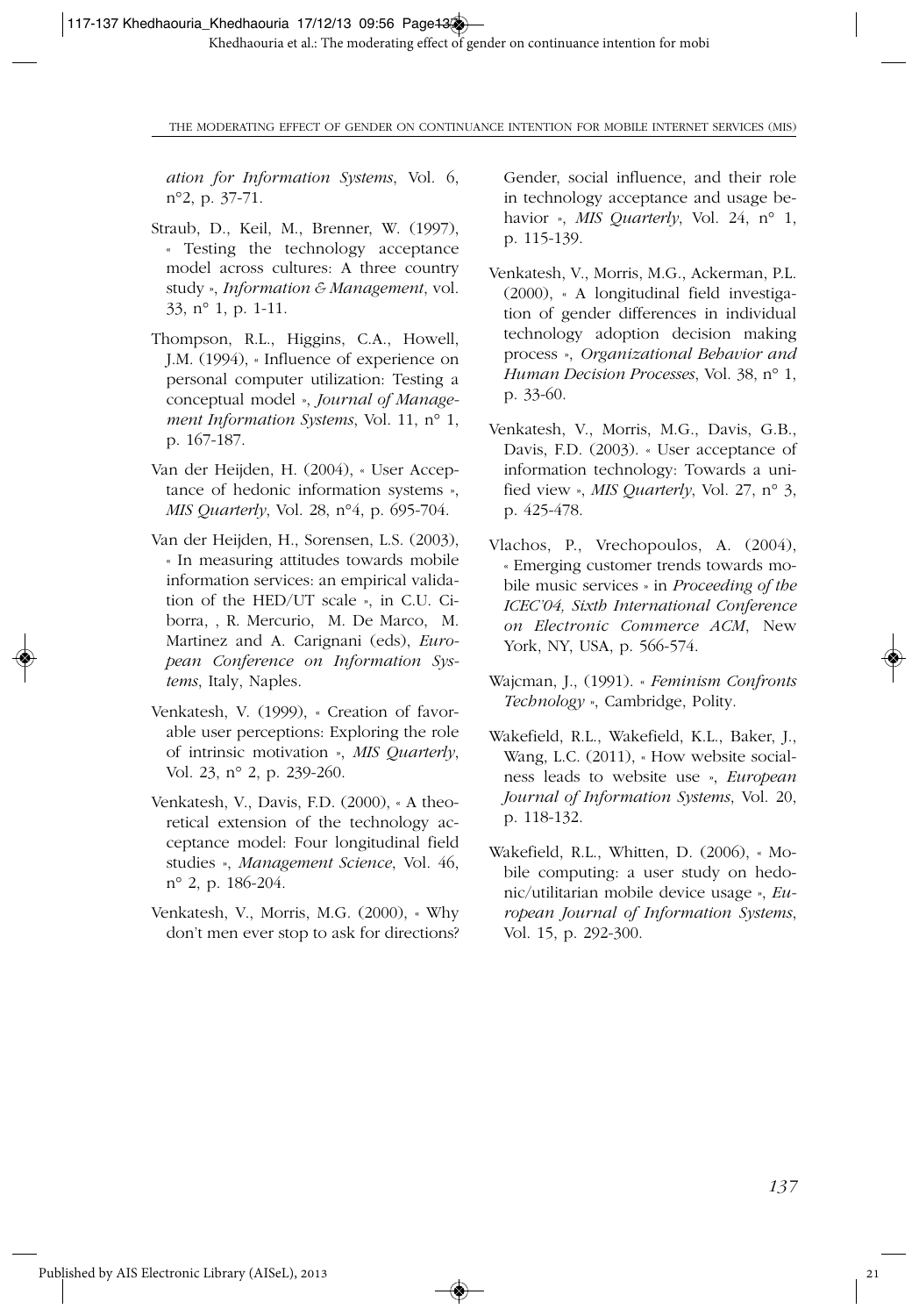147-148 Auteurs+Abo\_Auteurs 17/12/13 09:58 Page147  $-\circledast$ *Systèmes d'Information et Management, Vol. 18 [2013], Iss. 3, Art. 5*

**Bouchaïb BAHLI** is Professor of Information Technology (IT) at ESC-Rennes School of Business, Rennes, France. His research focuses on outsourcing information services, software project risk management and, IT adoption modeling. His work has been published in such journals such as Decision<br>Support Systems, Information & Support Systems, Information & Management, Journal of Information Technology, OMEGA, Communications of the Association of Information Systems, Requirement Engineering Journal, and others.

*Adresse* : ESC-Rennes School of Business - 2, Rue Robert D'Arbrissel - 35065 Rennes

*Mail* : bouchaib.bahli@esc-rennes.fr

**Nassim BELBALY** is Professor of Information Technology Management. He was a Visiting Scholar and a Principal Researcher at the Anderson Business School at UCLA, Los Angeles. His current research interests are innovation management, new product development, Open Source Systems, and design science research. He publishes in peer reviewed journals in IT management relative to his research fields.

*Adresse* : Groupe Sup de Co Montpellier Business School - 2300, Avenue des Moulins - 34185 Montpellier

*Mail* : n.belbaly@supco-montpellier.fr

**Adel BELDI** is an Assistant Professor of MIS and Accounting. He obtained his Ph.D. degree from South Paris University and a Research Master degree from Paris-Dauphine University. His research interests include ERP adoption, implementation and use. His research findings have been published in peer reviewed journals. He is also the author of several articles and book chapters on CRM implementation.

*Adresse* : IESEG School of Management Lille-Paris - 3, rue de la Digue - 59000 Lille

*Mail* : a.beldi@ieseg.fr

**Nordine BENKELTOUM** est docteur en sciences de gestion de MINES ParisTech, il est maître de conférences en sciences de gestion au LM²O (Laboratoire de Modélisation et de Management des Organisations) de l'École Centrale de Lille. Ses travaux portent sur le management des systèmes d'information et la gestion de l'innovation.

*Adresse* : Université Lille Nord de France, École Centrale de Lille - Cité Scientifique - 59651 Villeneuve d'Ascq

*Mail* : nordine.benkeltoum@ec-lille.fr

*N° 3 – Vol. 18 – 2013 147*

**Dany DI TULLIO** is a business intelligence engineer at Amazon's European Head Office in Luxembourg, where he leads the business intelligence activities of the Kindle tablet & eInk devices division in the EU. He received his Ph.D. in management information systems at the Queen's School of Business, Queen's University. His research has been presented at the International Conference on Information Systems (ICIS) and published in the Journal of MIS and Communications of the Association of Information Systems.

*Adresse* : Amazon EU - 31/35 Rives de Clausen - 2165 Luxembourg

*Mail* : ditullio@amazon.com

**Anis KHEDHAOURIA** is Assistant Professor of Information Technology Management. He obtained his Ph.D. degree from the University of Savoy in Alpine Eastern France. His research interests include IT-enabled creativity, creativity and innovation management, and Mobile Internet Services. He published in peer reviewed journals in IT management relative to his research fields.

*Adresse :* Groupe Sup de Co Montpellier Business School - 2300, Avenue des Moulins - 34185 Montpellier

*Mail* : a.khedhaouria@supco-montpellier.fr

**Khaireddine MOUAKHAR** est docteur en sciences de gestion et professeur à l'Ecole de Management de Normandie. Au sein du laboratoire Métis, ses travaux portent sur la construction des modèles d'affaires, l'innovation et la stratégie des sociétés de services en logiciels libres.

*Adresse* : Ecole de Management de Normandie - 30, rue de Richelieu - 76087 Le Havre

*Mail* : kmouakhar@em-normandie.fr

**Albéric TELLIER** est docteur en sciences de gestion, habilité à diriger des recherches. Maître de conférences à l'Institut d'Administration des Entreprises de l'Université de Caen Basse-Normandie, il développe des travaux sur les situations de compétition technologique, les stratégies collectives et les réseaux d'innovation.

*Adresse* : Université de Caen Basse-Normandie (IAE) - 3, rue Claude Bloch - 14075 Caen

*Mail* : alberic.tellier@unicaen.fr